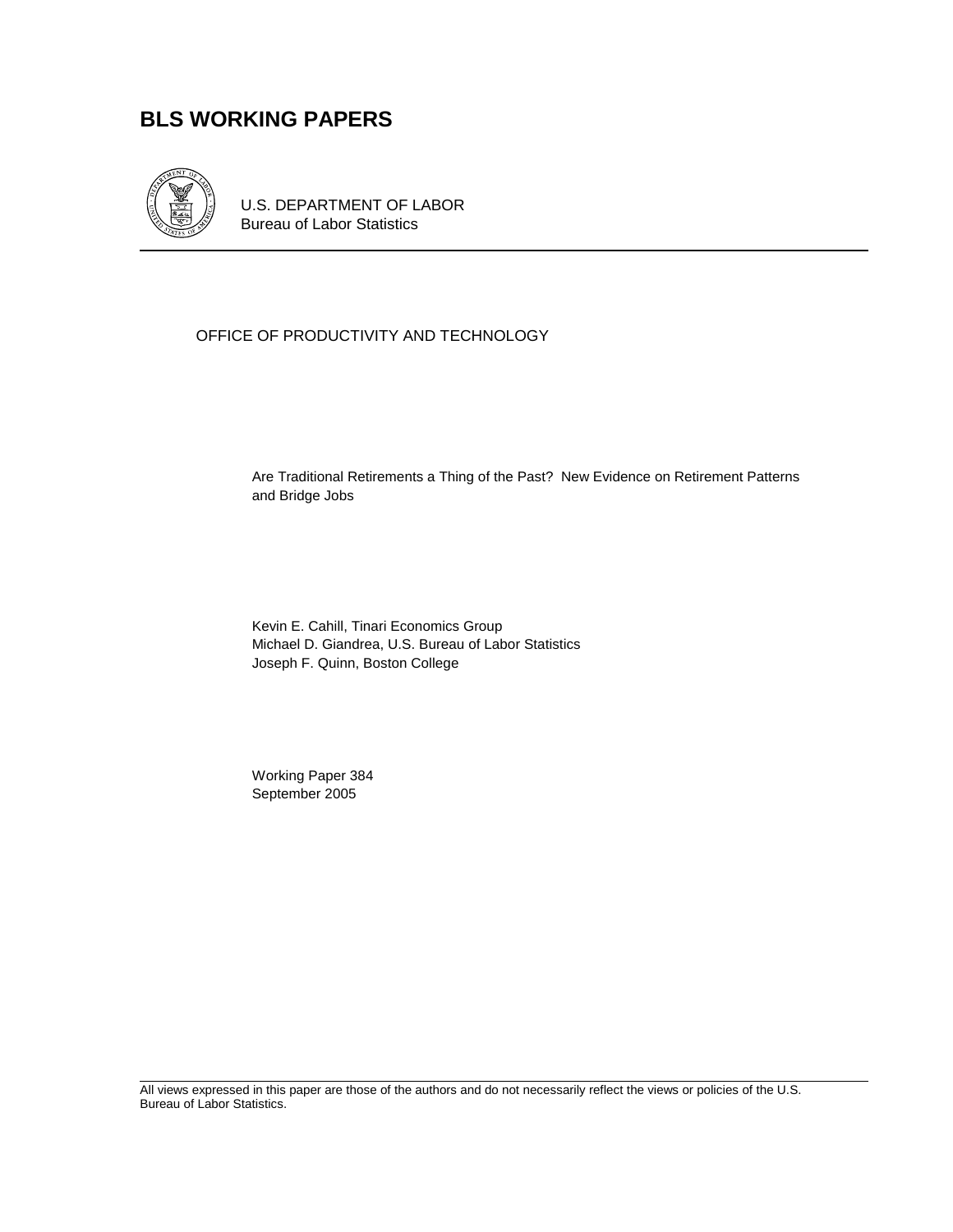# Are Traditional Retirements a Thing of the Past? New Evidence on Retirement Patterns and Bridge Jobs

Kevin E. Cahill, Ph.D. (corresponding author) Tinari Economics Group 500  $7<sup>th</sup>$  Avenue,  $10<sup>th</sup>$  Floor New York, NY 10018 Email: [kcahill@tinarieconomics.com](mailto:kcahill@tinarieconomics.com) Phone: (212) 201-0938

Michael D. Giandrea, Ph.D. U.S. Bureau of Labor Statistics Office of Productivity and Technology Postal Square Building, Room 2180 2 Massachusetts Ave., NE Washington, DC 20212-0001 Email: [giandrea.michael@bls.gov](mailto:giandrea.michael@bls.gov) Phone: (202) 691-5628

Joseph F. Quinn, Ph.D. Dean, College of Arts and Sciences Gasson Hall 103 Boston College Chestnut Hill, MA 02467-3803 Email: [joseph.quinn@bc.edu](mailto:joseph.quinn@bc.edu) Phone: (617) 552-2393

September 19, 2005

\* All views expressed in this paper are those of the authors and do not necessarily reflect the views or policies of the U.S. Bureau of Labor Statistics.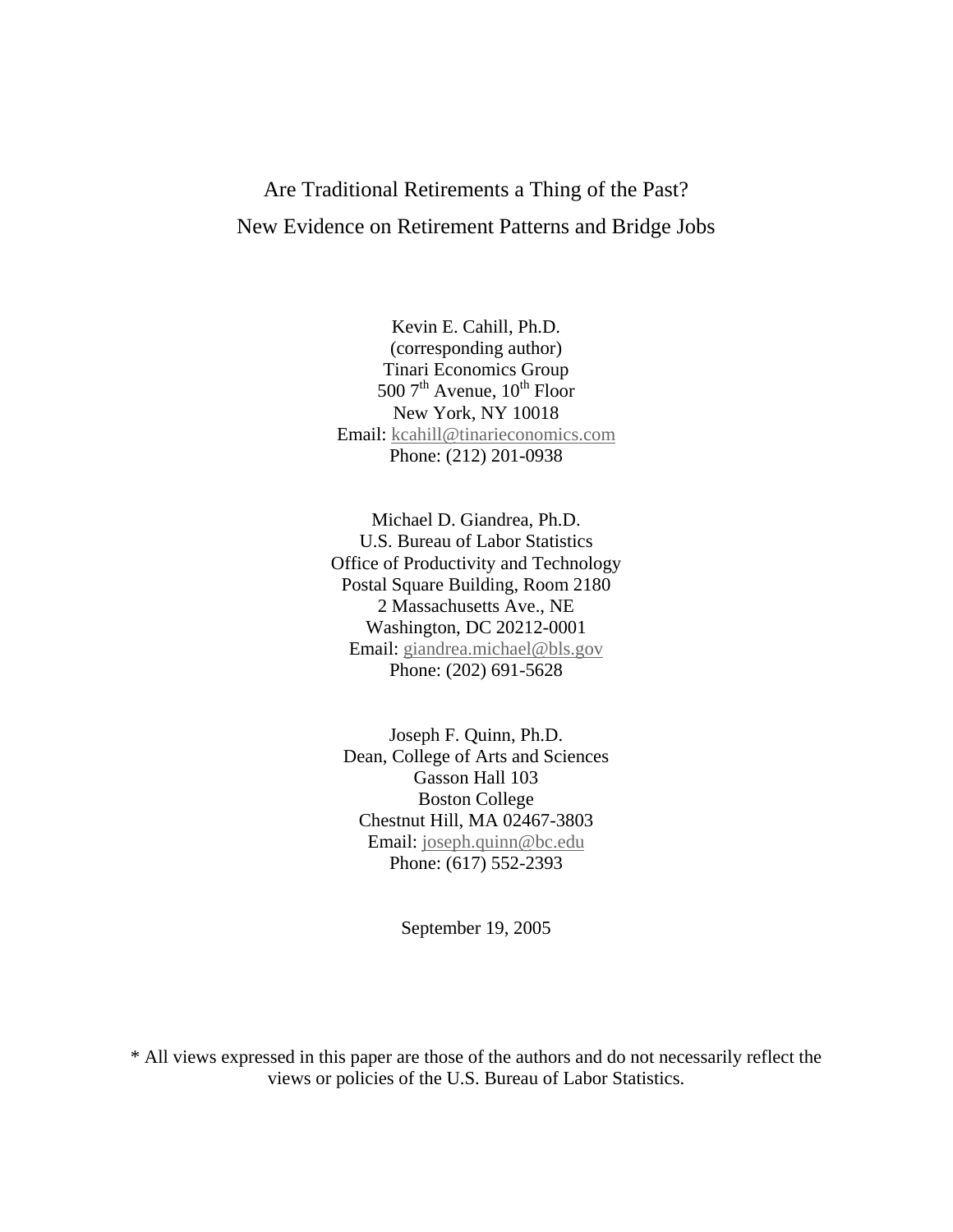#### **Abstract**

Purpose: This paper investigates whether permanent, one-time retirements are coming to an end just as the trend towards earlier and earlier retirements did nearly 20 years ago. We explore how common bridge jobs are among today's retirees, and how uncommon traditional retirements have become. Methods: Using data from the Health and Retirement Study (HRS), we explore the work histories and retirement patterns of a cohort of retirees aged 51 to 61 in 1992 over a ten-year time period in both a cross-sectional and longitudinal context. Bridge job determinants are examined using bivariate comparisons and a multinomial logistic regression model of the bridge job decision. Results: We find that one-half to two-thirds of the HRS respondents with full-time career jobs take on bridge jobs before exiting the labor force completely. We also find that bridge job behavior is most common among younger respondents, respondents without defined-benefit pension plans, and respondents at the lower- and upper-end of the wage distribution. Implications: The evidence suggests that changes in the retirement income landscape since the 1980s appear to be taking root. Going forward, traditional retirements will be the exception rather than the rule.

Key words: Economics of Aging, Partial Retirement, Gradual Retirement JEL No. J26, J14, J32, H55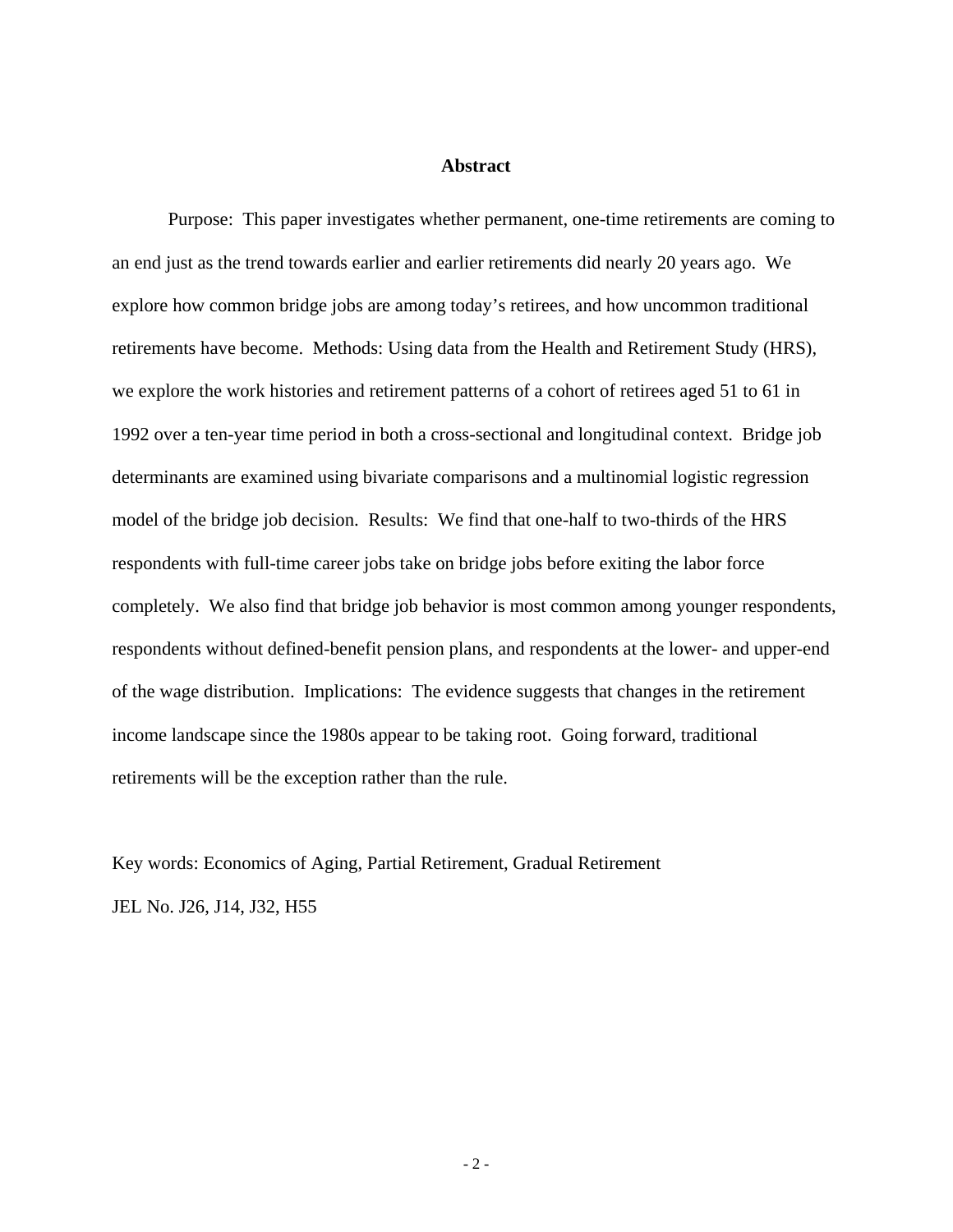#### **1. Introduction**

Are permanent, one-time retirements coming to an end just as the trend towards earlier and earlier retirements among older American men did nearly twenty years ago? The leading edge of the Baby Boomers, those born between 1946 and 1964, will approach traditional retirement age in less than five years and, along with the transition, retirement as we know it will be redefined. The reason is simple: fundamental changes in Social Security, private pensions, health, and longevity mean that many Americans will be unable to finance twenty or more years of leisure later in life without a significant reduction in living standards. Some who can afford it may prefer not to retire in the stereotypical manner. Others might not have a choice. Whatever the reason, many older Americans may delay complete retirement and exit the labor force gradually.

Since the 1960s, increasing prosperity and more generous public and private retirement programs have meant that many older workers could retire early, supported by Social Security, defined-benefit pension plans, and savings. Each of these sources, however, may look much different in the future. Social Security is facing financial shortfalls over the second half of the traditional seventy-five year window, which will likely lead to some combination of lower benefits and replacement rates, later ages for normal and perhaps early retirement benefit eligibility, and higher Social Security taxes or other government revenues. Traditional definedbenefit (DB) pensions are being replaced by defined-contribution (DC) plans like 401(k)s, with their attendant investment risks. Finally, private savings, as reported in the U.S. National Income and Product Accounts, are at their lowest levels since the Great Depression.<sup>[1](#page-3-0)</sup> With reductions in these income sources, traditionally considered the three pillars of retirement

<span id="page-3-0"></span><sup>&</sup>lt;sup>1</sup> U.S. National Income and Product Accounts, Table 5.1, Saving and Investment, line 33.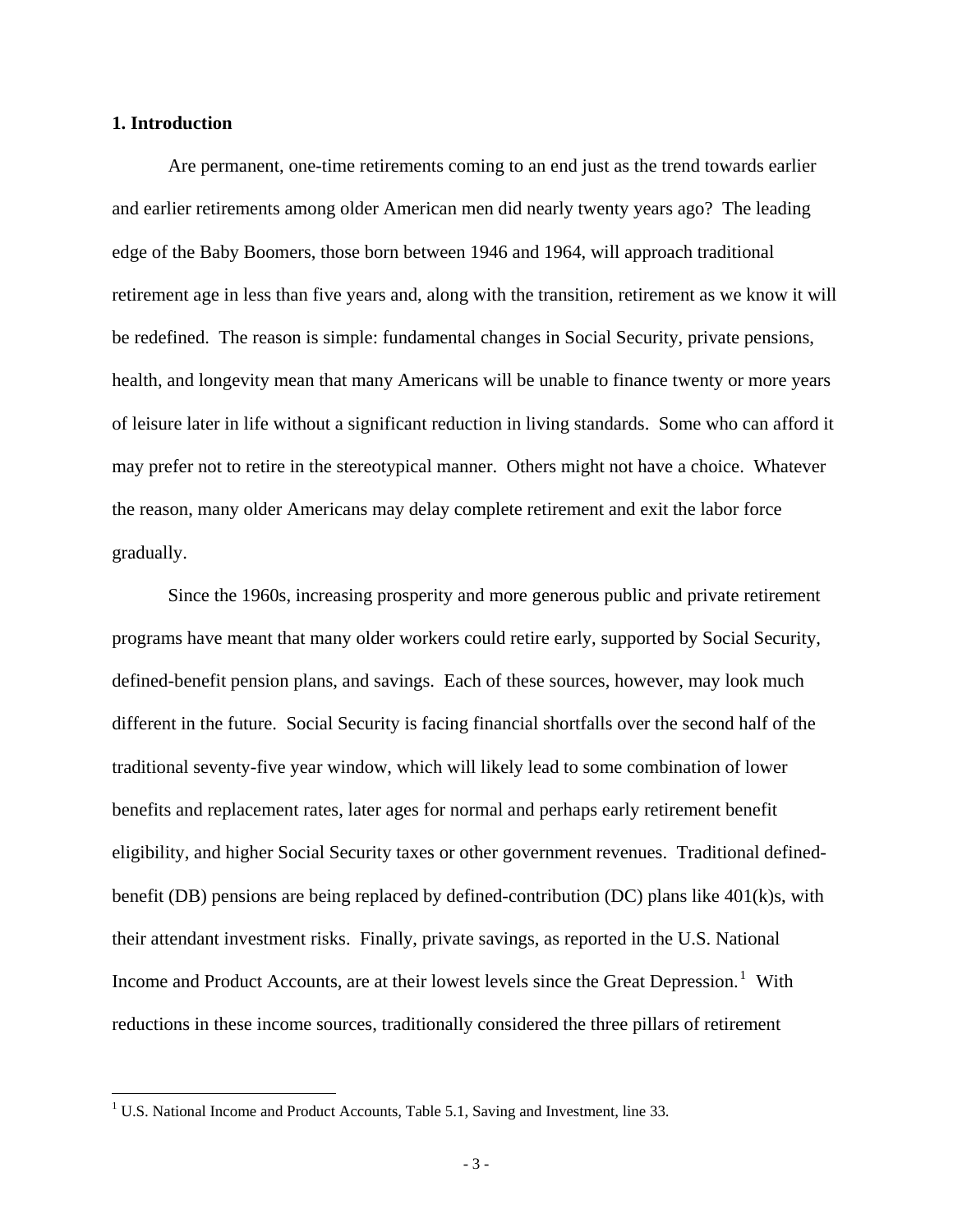income, and possible cutbacks in Medicare, many Americans will have to choose between working longer or enduring a lower standard of living during their retirement years.

Older Americans appear to be adjusting to the new retirement landscape already. A near century-long trend towards earlier retirement among men came to a halt in the mid-1980s. Labor force participation rates among older men have been relatively flat since then, and have increased in recent years. Among women, the decline in earlier retirements and the increase in women entering the labor force in the post-war period have resulted in large increases in labor force participation among older women over the past twenty years.<sup>[2](#page-4-0)</sup> Retirement is also becoming more of a process than a single event. A significant number of individuals, previously estimated at one-third to one-half of retirees, take on short-duration or part-time jobs after leaving full-time career (FTC) employment. These jobs bridge the gap between FTC employment and complete labor force withdrawal, and are aptly called "bridge jobs."

While the existence of bridge job employment is not news, the degree to which it is utilized by today's older workers is. Much of the recent research on bridge jobs is based on data from the late 1990s, just before some fundamental changes in the retirement environment occurred. The stock market decline of 2000, combined with a continuing shift towards  $401(k)$ pension plans, led to an unexpected decline in older Americans' retirement assets. Moreover, the Social Security normal retirement age began its legislated gradual increase from age 65, for those who turned 62 before 2000, to age 66, for those who turned 62 in 2005. This is equivalent to an across-the-board benefit cut, providing an additional incentive to remain in the labor force longer. Private savings rates also continued their decline, albeit with a slight uptick in the last

 $\overline{a}$ 

<span id="page-4-0"></span><sup>&</sup>lt;sup>2</sup> See Quinn (2002). Labor force participation rates of American men aged 65 to 69 declined from 43 percent in 1965 to 25 percent in 1985 (a nearly 60 percent decline in only two decades) and then increased back to 33 percent by 2004, with half of that increase occurring during the last 5 years. Participation rates for women aged 60 to 64 for the same three years are 33 percent, 33 percent and then 45 percent and rising in 2004.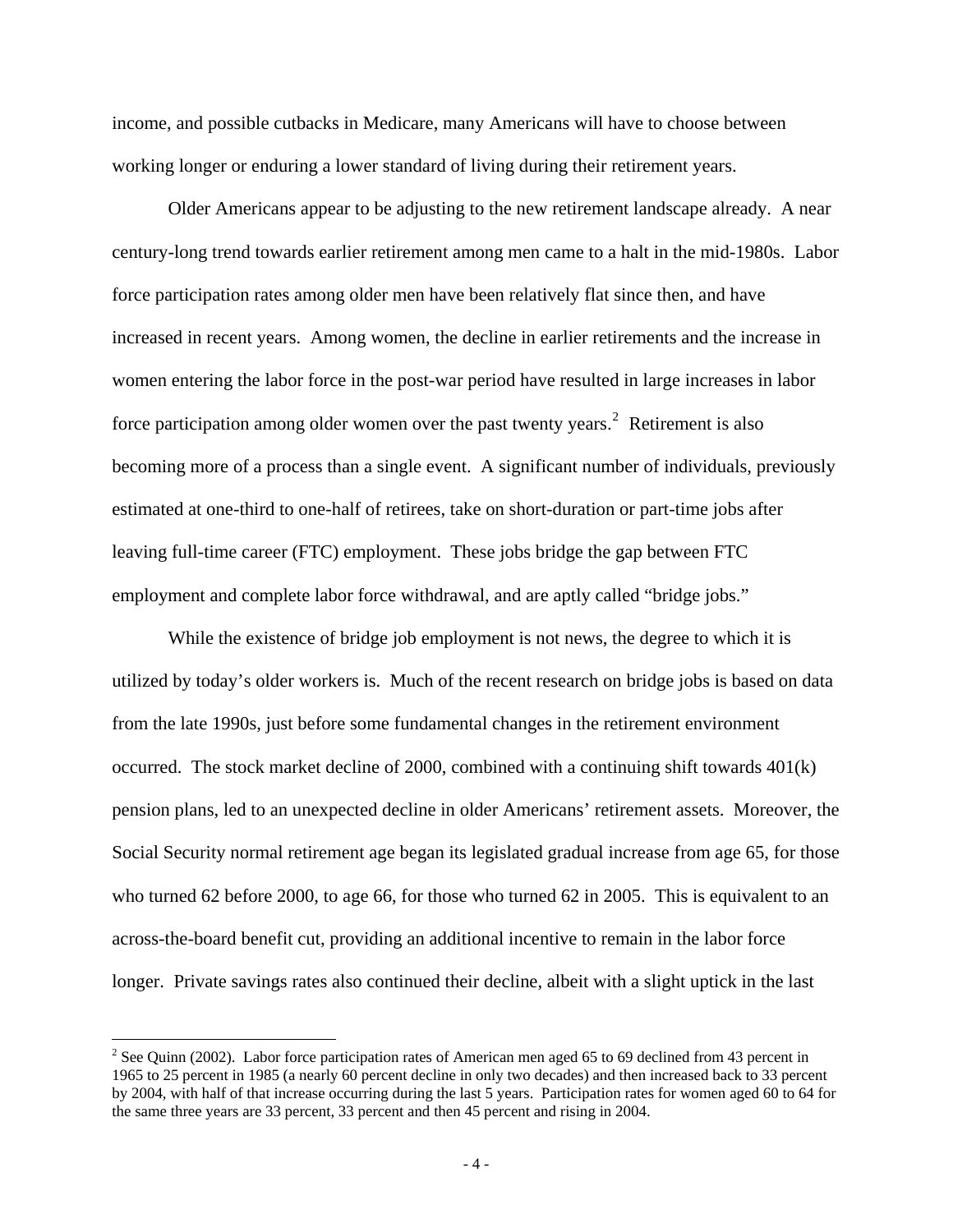year or so. Anecdotal evidence suggests that these events led to an increase in the labor force participation rates of older Americans, in the form of delayed retirement or, in some cases, labor market reentry after retirement.<sup>[3](#page-5-0)</sup>

Recent waves of the Health and Retirement Study (HRS), the premier data set for the study of older Americans' retirement behavior, now enable an up-to-date analysis of the status of bridge job activity. The HRS now contains information on the retirement patterns of individuals aged 51 to 61 in 1992 for a full ten years, spanning the run up in the stock market in the late 1990s, its subsequent decline, and the continuing recovery. Using these data we explore whether the majority of retirees still exit the labor force in the stereotypical fashion, or if the majority now retire gradually, in stages, utilizing bridge jobs on the way out.

 This paper is structured as follows. The next section discusses how the retirement landscape has changed over the past two decades, most notably, the abrupt end of the trend towards earlier and earlier retirement among older men. We then document the extent of bridge job employment among today's retirees and those on the cusp of retirement, to see if their behavior resembles that of their predecessors. We conclude that changes in the retirement income landscape since the 1980s are beginning to have an effect and, as a consequence, traditional retirements in the form of a one-time, permanent event have become the exception rather than the rule.

#### **2. Background**

 $\overline{a}$ 

The average retirement age, defined here as the youngest age at which half of the population is out of the labor force, declined dramatically among men during the  $20<sup>th</sup>$  century,

<span id="page-5-0"></span> $3$  Coile and Levine (2004) challenge the notion that the decline in stock market value in 2000 explains rising labor force participation rates of older Americans.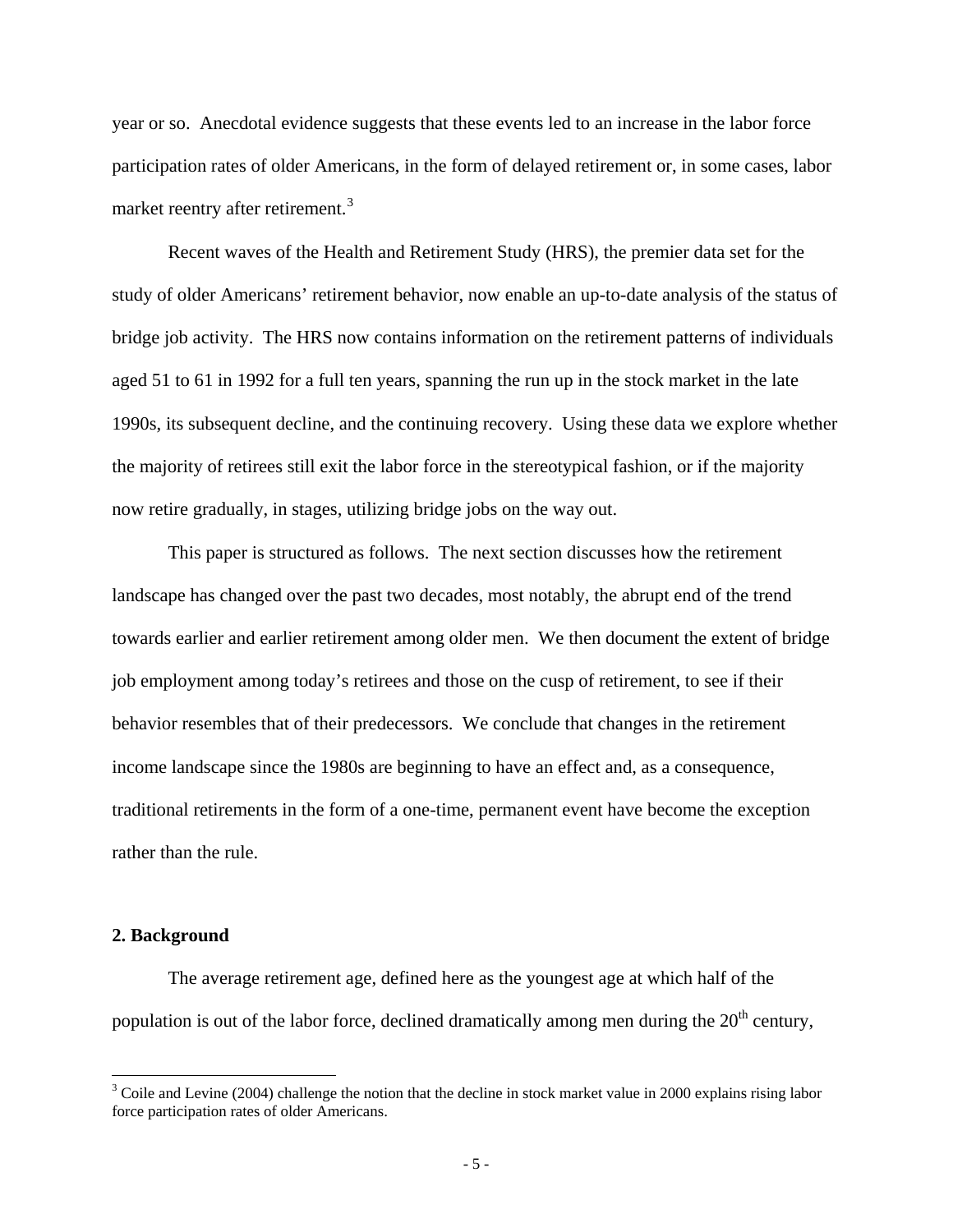from age 7[4](#page-6-0) in 1910 to age 70 in 1950, age 65 in 1970 and age 62 by 1985.<sup>4</sup> The decline is predominantly a result of increasing prosperity over the past century and the growth of public and private retirement programs. As productivity and real wages increased, workers spent a portion of their increased wealth on leisure, including earlier retirement. Since the mid-1980s, however, the average retirement age for American men has remained relatively unchanged. While there is some debate over the cyclical or permanent nature of this break in trend, it is clear that the retirement landscape has changed. The end of mandatory retirement for most workers in 1986, the shift away from traditional DB pension plans towards employee-controlled DC plans, improvements in health and longevity, and changes in the physical nature of jobs have all created incentives for workers to stay in the labor force longer, either by remaining on their career jobs, by taking on bridge jobs, or both.

Many studies have explored the factors that affect retirement decisions, such as age, health and health insurance status, and Social Security and private pension eligibility and incentives.<sup>[5](#page-6-1)</sup> Other studies have focused on retirement patterns. Honig and Hanoch (1985) investigated partial retirement trends using Retirement History Study (RHS) data from 1967 to 1973. They found that the decision concerning whether or not to participate in the labor market is of primary importance to older workers, while the choice between part-time or full-time work is secondary. Ruhm (1990) used the same source to analyze partial retirement and found that the majority of workers leave career jobs for partial retirement at some point in their working lives. He argued that pension status and Social Security regulations have little effect on this decision

 $\overline{a}$ 

<span id="page-6-0"></span> $4$  See Quinn (2002).

<span id="page-6-1"></span><sup>&</sup>lt;sup>5</sup> Anderson, Gustman, and Steinmeier (1997), Coile and Gruber (2000), Herz (1995), Munnell, Cahill, and Jivan (2003), Quadagno and Quinn (1997), Quinn (1977), Ruhm (1995), Samwick (1998), and Stock and Wise (1990), have studied the relationships among financial variables and labor force participation. Likewise, Blau and Gilleskie (1997), Gruber and Madrian (1994), Madrian (1994), and Smith (2004) have considered how health status and health insurance status affect the retirement decisions of older American workers.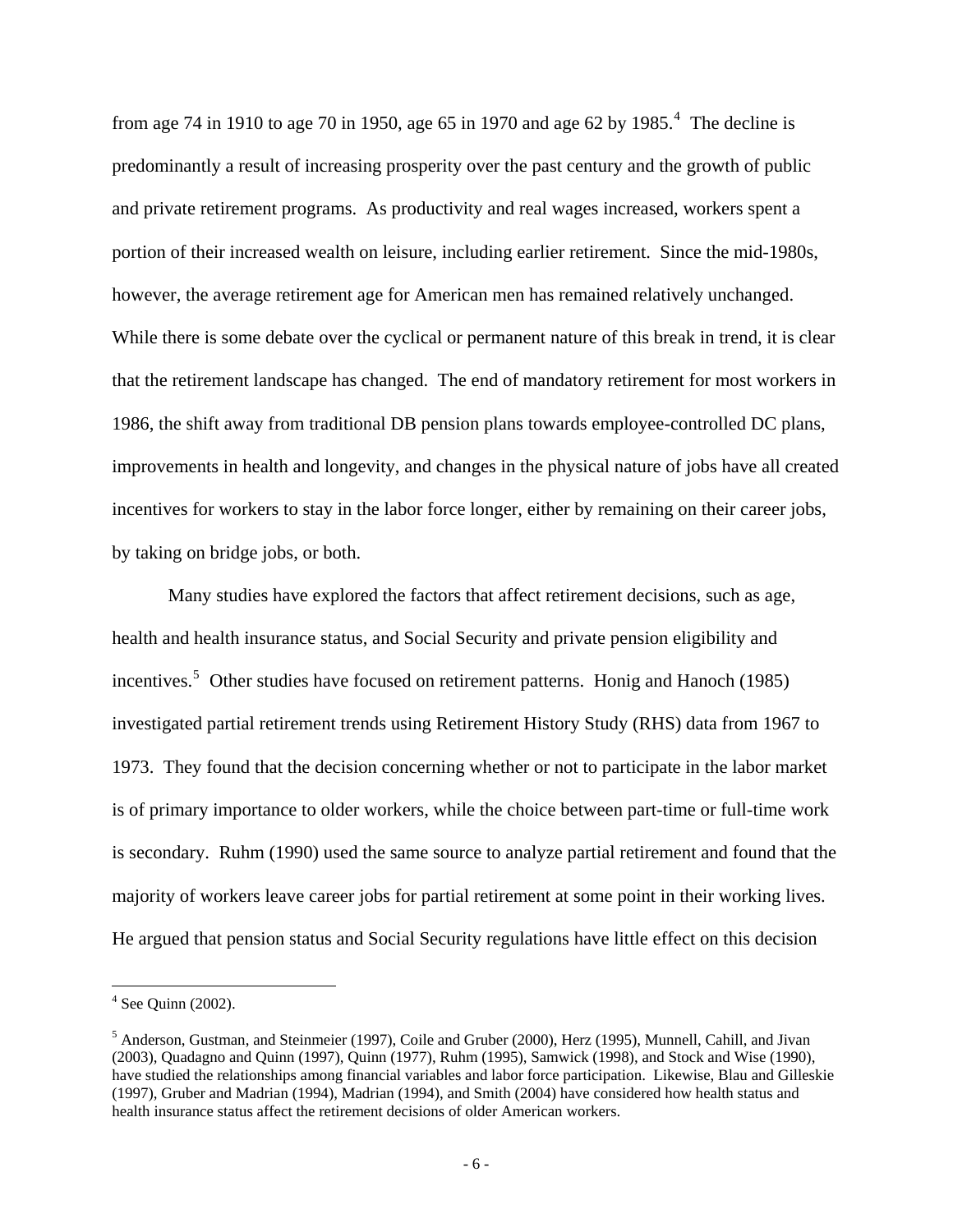and that uncertainty concerning retirement income and institutional job restrictions (e.g. requiring full-time employment for most jobs) are potential causes.<sup>[6](#page-7-0)</sup>

Quinn (1999) studied retirement patterns and bridge jobs in the 1990s. Using the first three waves of the HRS, Quinn estimated that between one-third and one-half of older Americans would take on bridge jobs before exiting the labor force completely. Quinn also found that age, health status, type of pension, and pension eligibility are all important determinants of whether an individual is employed in either a FTC job or a bridge job, or is retired. He concludes that "retirement patterns in America are much richer and more varied than the stereotypical one-step view of retirement suggests."

Chen and Scott (2002) and Purcell (2005) both noted that several forms of gradual retirement through bridge jobs are currently available to workers, including job sharing, reducing work schedules, and the rehiring of retired workers as temporary employees. These studies conclude that older workers are remaining in the labor force longer, that retirement patterns are diverse, and that financial incentives, health, and uncertainty are key explanatory factors. Maestas (2004) observed that more than one-third of retirees in their 50s go back to work after retirement, defined as complete withdrawal from the labor force. Most notably, Maestas found that returning to the labor force is often anticipated prior to retirement, and that non-traditional retirements are often not associated with negative outcomes.

This paper focuses on the importance of gradual retirement – bridge job behavior – in the retirement patterns of today's older American workers.

 $\overline{a}$ 

<span id="page-7-0"></span> $6$  Ruhm used a different definition of career job than that used in this paper. A career job according to Ruhm is the longest spell of employment with a single firm.

<span id="page-7-1"></span> $7$  Quinn (1999), p. 1.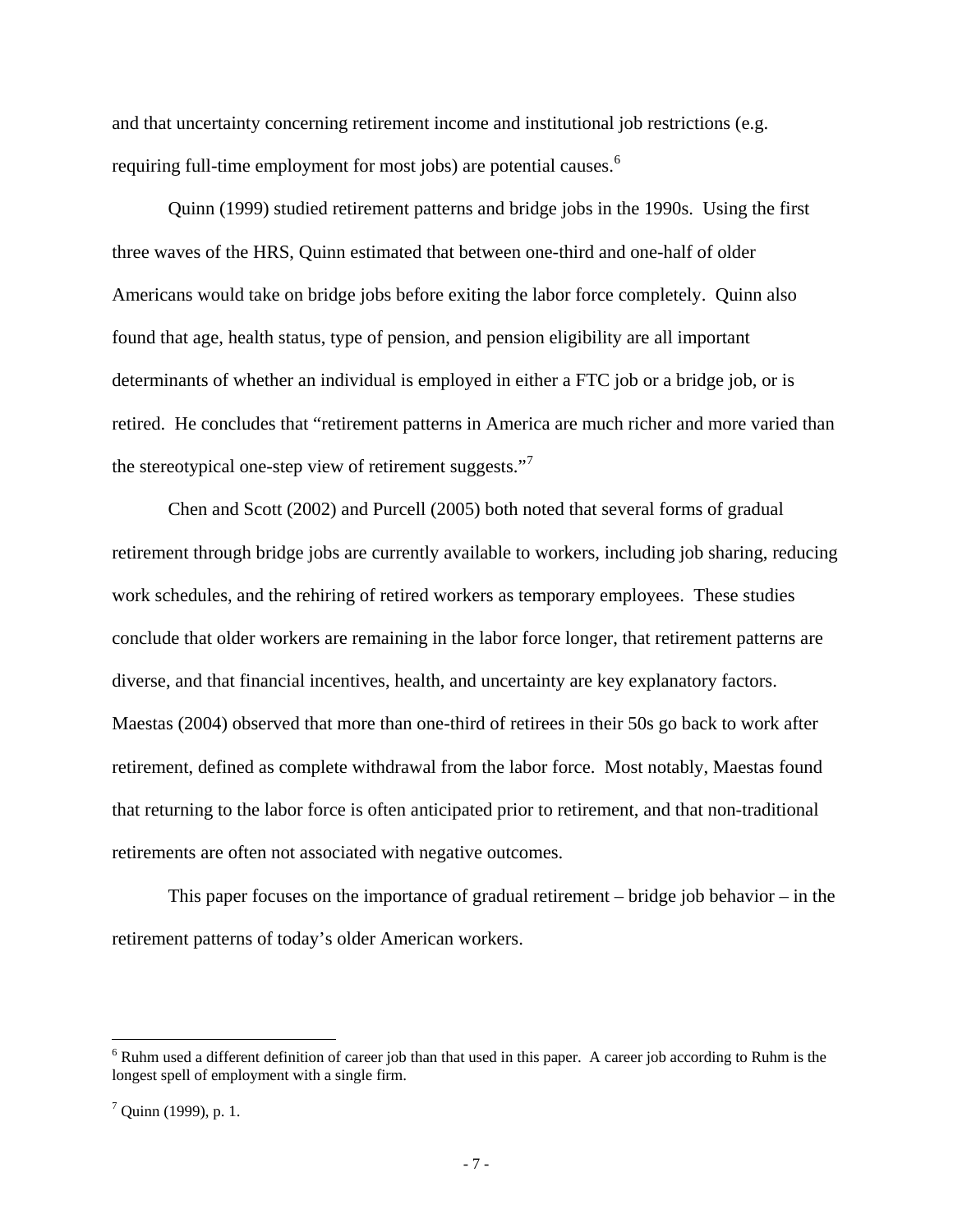#### **3. Design and Methods**

 An ideal data set for this research is the Health and Retirement Study. The HRS is a nationally representative panel data set designed to understand the antecedents and consequences of retirement, to monitor work disability, and to examine the complex relationships among labor supply, health, income and wealth, and saving and consumption over time.<sup>[8](#page-8-0)</sup> As shown in Table 1, the HRS core sample consists of about 12,600 persons (in over 7,600 households) - respondents aged 51 to 61 in 1992 and their spouses, who could be older or younger. Oversamples are taken of Hispanics, Blacks, and Florida residents. The first wave of the HRS is based on in-home interviews in 1992. Subsequent waves are based on extensive follow-up interviews conducted every other year.

The longitudinal nature of the HRS allows us to examine each respondent's work history and identify bridge jobs. For the purposes of this paper, we define a full-time career job as one that consists of at least 1,600 hours per year ("full time") and that lasts ten or more years ("career"). Jobs that follow FTC jobs and precede labor force withdrawal are considered bridge jobs.<sup>[9](#page-8-1)</sup> These definitions are consistent with earlier studies investigating bridge job behavior.

We begin our analysis by focusing on individuals who have had work experience since age 49, and obtain a sample of 10,540 HRS respondents. Table 1 describes the entire sample by work status and gender. We find that 91 percent of age-eligible men and 77 percent of ageeligible women have worked since age 49. Next, we focus on respondents who have had an

<span id="page-8-0"></span><sup>&</sup>lt;sup>8</sup> See Juster and Suzman (1995) for a detailed description of the HRS.

<span id="page-8-1"></span> $9^9$  One concern with this methodology is that respondents might not yet have enough tenure in a given wave for a job to be considered a career job, even though the respondent may still be working and thereby increasing tenure. In some instances, when the individual remains on the job for ten years, these jobs will in fact turn out to be career jobs. When subsequent waves do not cover work status through age 62, we assume that the respondent will work on the job until age 62. This assumption implies that our estimates of bridge job activity are conservative, since some of these individuals will leave their jobs before age 62.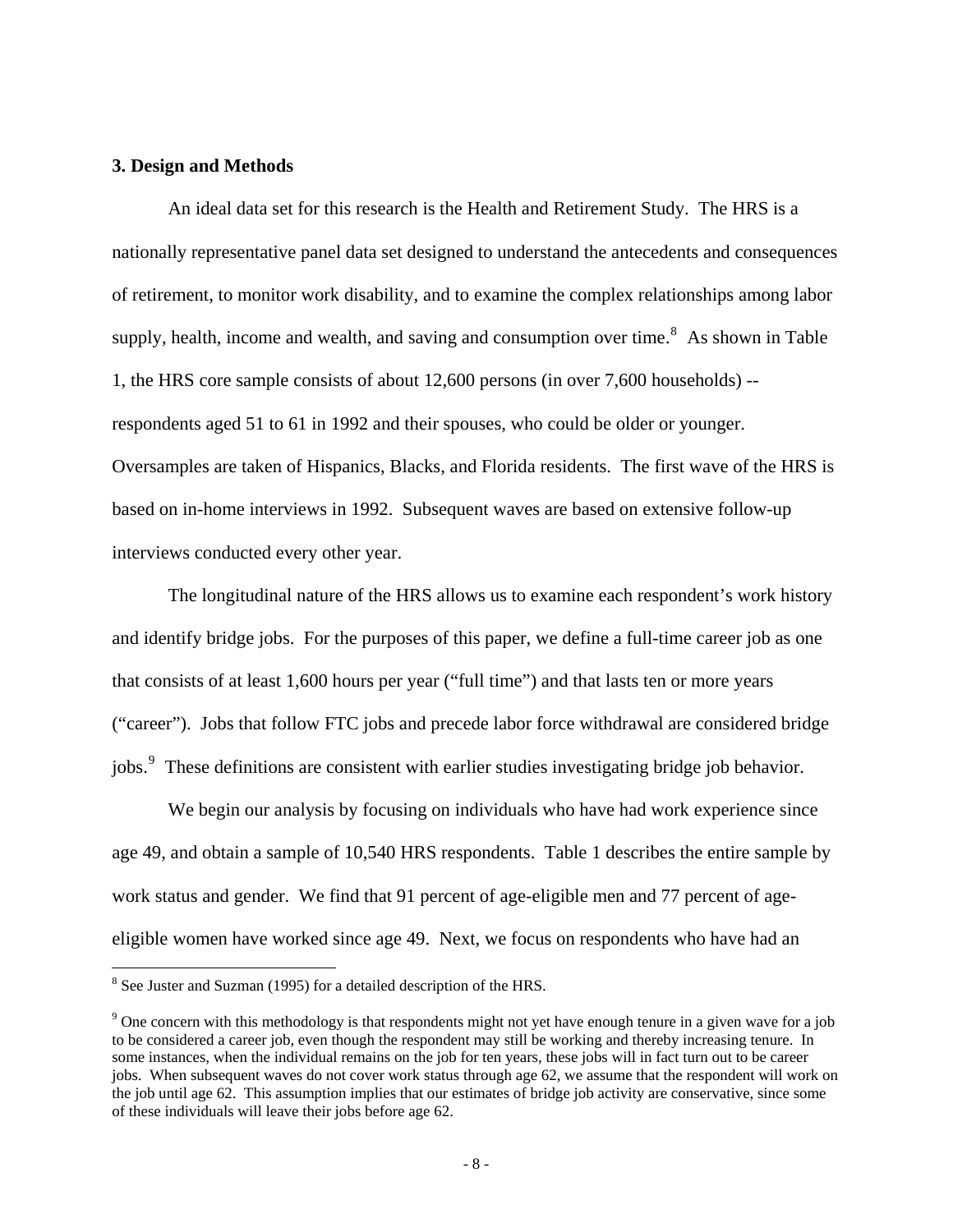identifiable FTC job in their work history. Most of the male sample is retained after this restriction, while a larger portion of the female sample is dropped. In total, 80 percent of males and 51 percent of females had worked since age 49 and had an identifiable FTC job in their work history. In later analysis, we study just those with a FTC job in 1992, which reduces the sample further.

Table 2 illustrates the impact of the definition of a full-time career job on the sample sizes of those with a FTC job ever, and those with a FTC job in 1992. While we think that five years is too short to be considered a career job and requiring twenty years is too restrictive, eight, ten, and fifteen years are all reasonable choices. If the length of tenure required to be on a FTC job is reduced from ten to eight years, there is about a 2 percent increase in the number of men and women with a FTC job in their employment history, and a 7 percent increase in the number on a FTC job in 1992. Conversely, an increase in time required from ten years to fifteen years results in about a 6 to 20 percent reduction in the number men and women with a FTC job and on one in 1992, respectively. The absence of larger fluctuations in the sample implies that the tenyear tenure requirement for a FTC job is reasonable. These definitional changes alter somewhat the number of career vs. bridge jobs, but not the qualitative conclusions discussed below.

#### **4. Results**

#### *Descriptive Statistics*

We begin with a cross-sectional discussion of retirement patterns. The first step is to identify each individual's status throughout the retirement process, at every survey point. How many individuals remain on a FTC job and how many move to a bridge job? How many have already exited the labor force and how many return? Table 3 presents the labor force status of HRS males and females from 1992 to 2002 for those who have had a FTC job in the past and

- 9 -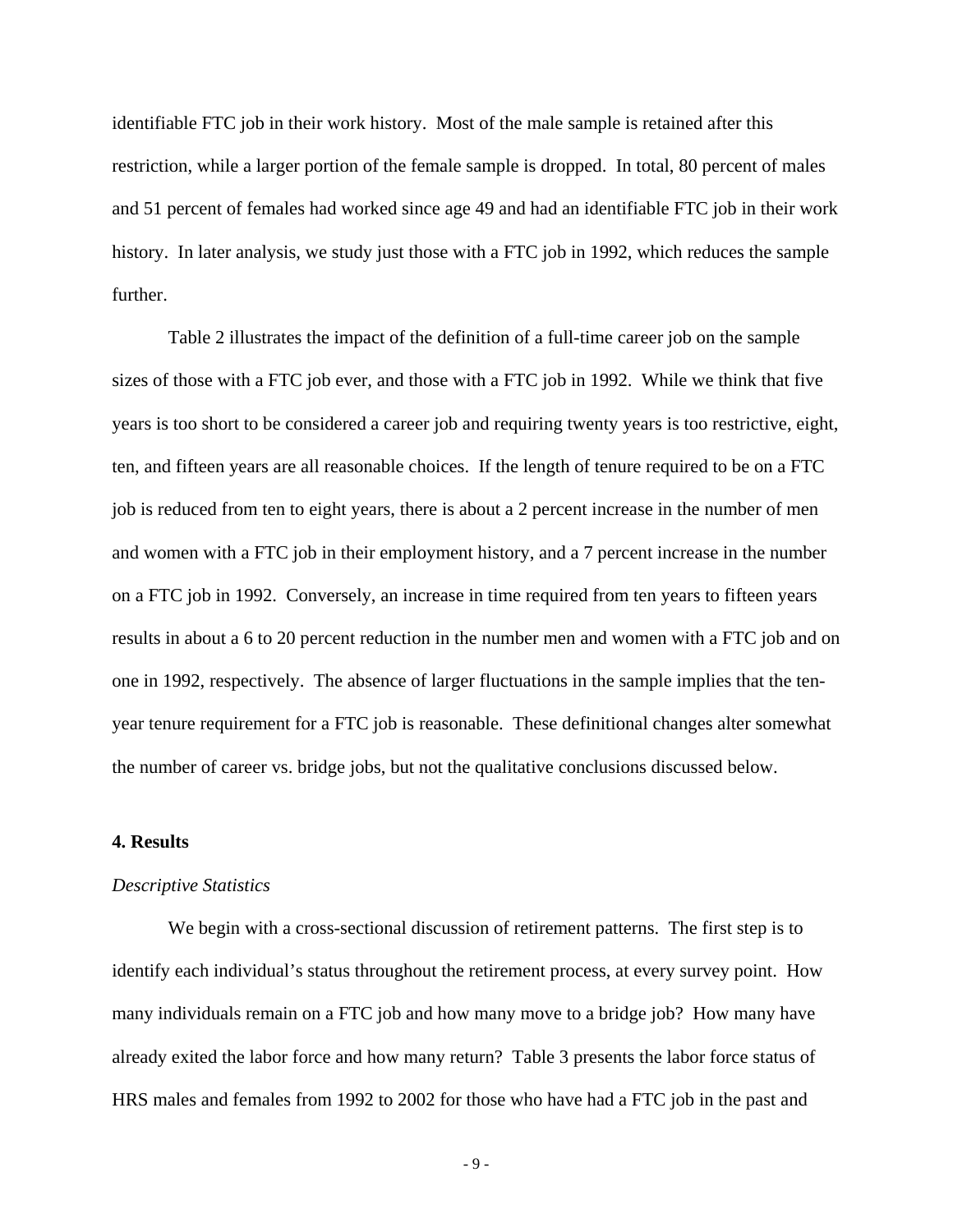work experience since age 49. In 1992, 66 percent of the men were still on their FTC jobs, while 15 percent were employed on bridge jobs and 19 percent were not in the labor force. Among women, 73 percent were still on FTC jobs, while the remaining respondents were divided almost equally between bridge job employment and absence from the labor force.

Ten years later, only 14 percent of the (now much older) male sample was still on a FTC job and 56 percent had exited the labor force. One-quarter of the male sample was on a bridge job in 2002. The story is similar for females. The actual importance of bridge jobs is greater than observed in these cross sections, however, because many of the individuals who are out of the labor force in a given wave transitioned through a bridge job before exiting.

The longitudinal nature of the HRS allows us to track individuals' labor force withdrawal patterns over time. To do so, we examine all jobs in a person's work history that have lasted five or more years prior to the wave one (1992) interview. We then examine employment in each wave and construct the path from employment to labor force withdrawal for each respondent. Table 4 demonstrates the extent of bridge job activity estimated in 1996, when the most recent comparable study on bridge job behavior was performed, and then in 2002, based on the most recent data.<sup>[10](#page-10-0)</sup> The percentage of men either working at a bridge job or who had last worked at a bridge job before leaving the labor force increased from 33 percent in 1996 to 50 percent in 2002. Women experienced a similar increase in the number who were holding or had held a bridge job, from 28 to 45 percent. Note that in both cases in 2002, about half of the sample had already utilized a bridge job before exiting from the labor force.

If we concentrate just on those men who had left their FTC jobs by 2002 and whose subsequent status we know  $(27.8 + 25.3 + 22.0 = 75.1\%$  of the male sample), we find that over 65 percent of them  $(27.8 + 22.0 = 49.8\%; 49.8 / 75.1 = 66.3\%)$  were then employed or were last

 $\overline{a}$ 

<span id="page-10-0"></span> $10$  See Quinn (1999).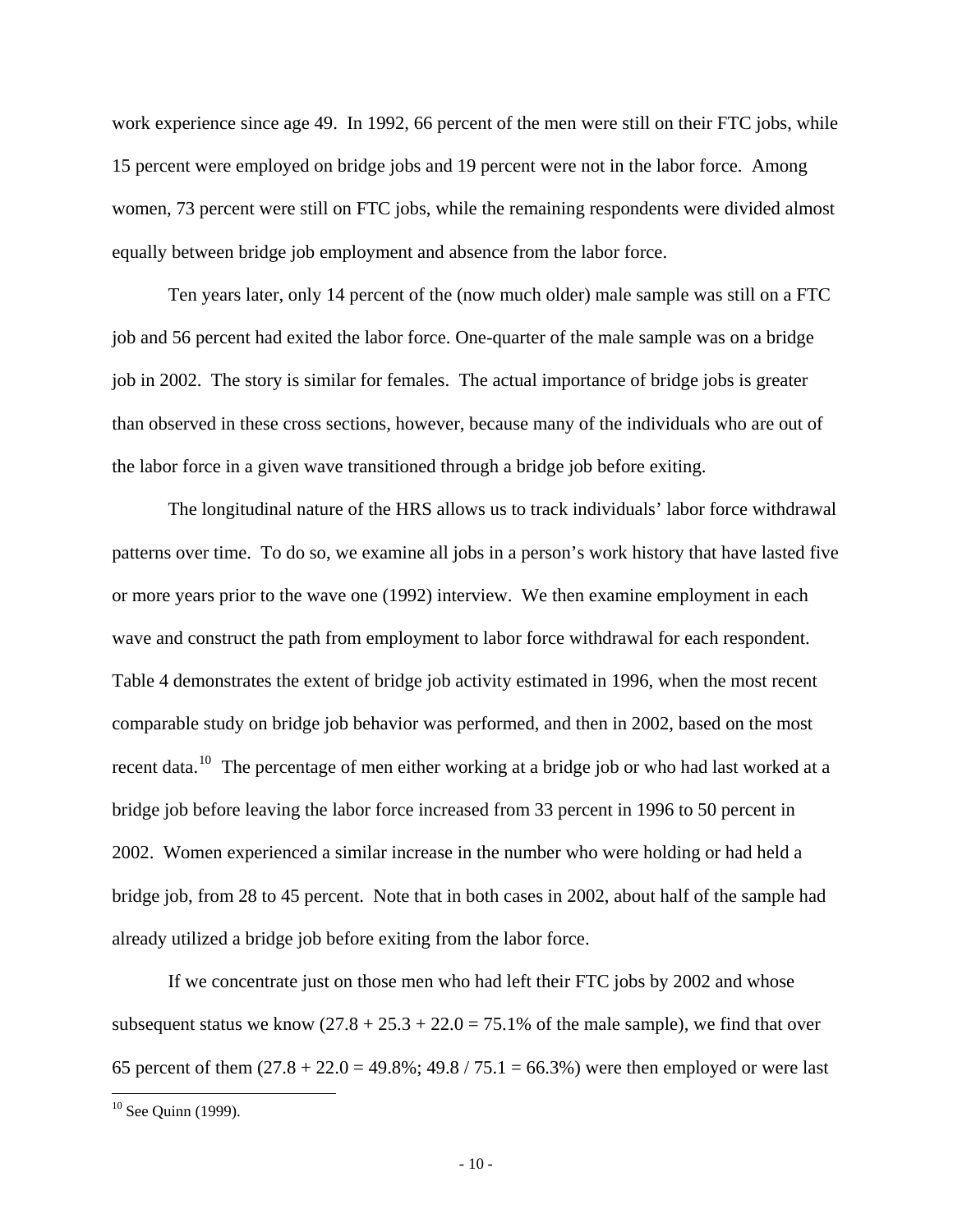employed on a bridge job. For women who had left FTC jobs by 2002, the estimate is slightly lower, 62 percent  $(45.3 / 73.0 = 62.0\%)$ .

The increase from 1996 to 2002 does not represent an increase in bridge job behavior over these years, but rather it provides a new and better estimate of the extent of bridge job activity. In 1996, none of the many respondents still on FTC jobs was counted as having a bridge job, even though, as we knew then and now see, many would later take a bridge job before exiting the labor force. Between 1996 and 2002, the percentage still on a FTC job dropped from 42 to 14 percent among men and from 51 to 17 percent among women. The 2002 observation of actual bridge job activity (nearly 50 percent) is still an underestimate, because of those respondents who have yet to leave their FTC jobs. The larger estimates in the paragraph above (62 to 66%) assume that those still on FTC jobs and those for whom bridge job status could not be determined in 2002 will behave, on average, like those who have already left their FTC job.

Non-traditional retirements are even more common than these numbers suggest, since some individuals who do transition directly out of the labor force from a FTC job may re-enter at a later date. We estimate that about 9 percent of individuals who exited the labor force directly eventually reentered the labor force at a later date by  $2002<sup>11</sup>$  $2002<sup>11</sup>$  $2002<sup>11</sup>$  Taken together with bridge job activity, this implies that traditional one-time, permanent retirements are definitely in the minority.

A key determinant of labor force withdrawal patterns is wage-and-salary employment versus self-employment. We find that a larger percentage of self-employed workers, relative to wage-and-salary workers, made the first step from a FTC job to a bridge job rather than to no job

 $\overline{a}$ 

<span id="page-11-0"></span> $11$  For a respondent to exit from the labor force he or she must not have a job for at least 2 waves, i.e., a minimum of 2 years.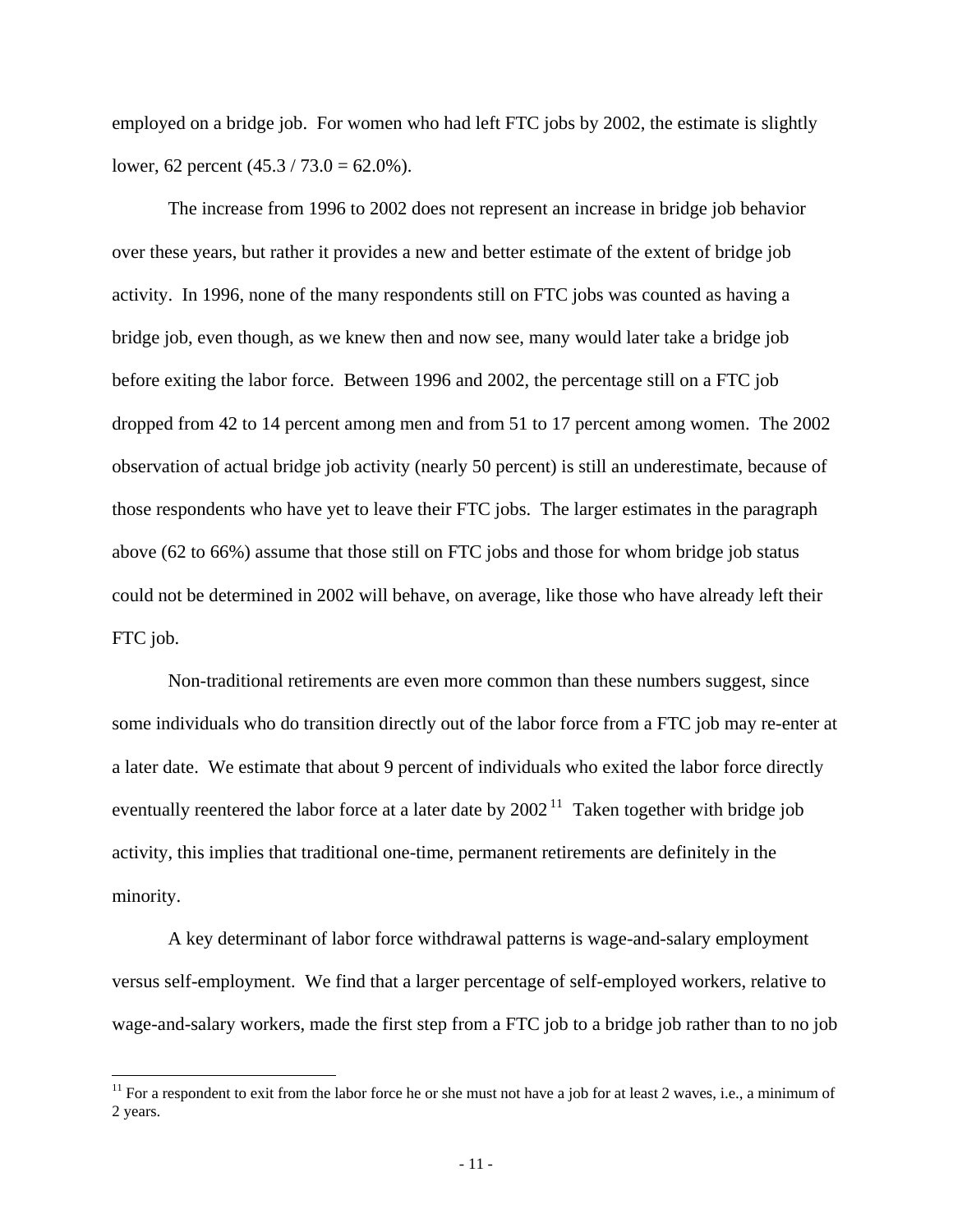by 2002. Among those who left their FTC jobs, over three-quarters of self-employed workers moved to a bridge job, compared to only half of those who were wage-and-salary workers. This may speak to the relative ease with which the self-employed can decrease hours or shift to a new job.

Self-employed workers also remained working longer and switched job types more often later in life compared to wage-and-salary workers. Nearly half of self-employed FTC workers who took on a bridge job were still employed in 2002 compared to only 37 percent of wage-andsalary workers. In addition, while only 15 percent of wage-and-salary workers who took a bridge job have taken on a job in self-employment, 40 percent of self-employed FTC workers took on a wage-and-salary bridge job. A similar story is observed with those who had taken bridge jobs but were out of the labor force by 2002.

### *Covariates of Bridge Job Activity*

The first wave of the HRS provides detailed information about health status, pension status, wealth, and many other characteristics related to retirement decisions. Because some of these variables are time variant, we cannot rely on these measures to examine exits from FTC jobs that took place prior to 1992. Therefore, we base our analysis of bridge job determinants on those individuals who were on FTC jobs in 1992, and we follow their exit patterns through 2002.

Table 5 presents the first transitions from FTC jobs by the age of the respondent. Older workers who leave their career jobs are less likely to transition to bridge job employment, as indicated in the last column by the ratio of bridge job employees to all individuals who made a transition. In 2002, of those who moved from a career job, 44 percent of males aged 65 or older had moved to a bridge job, compared to 59 percent of those aged 62 to 64 and 63 percent of men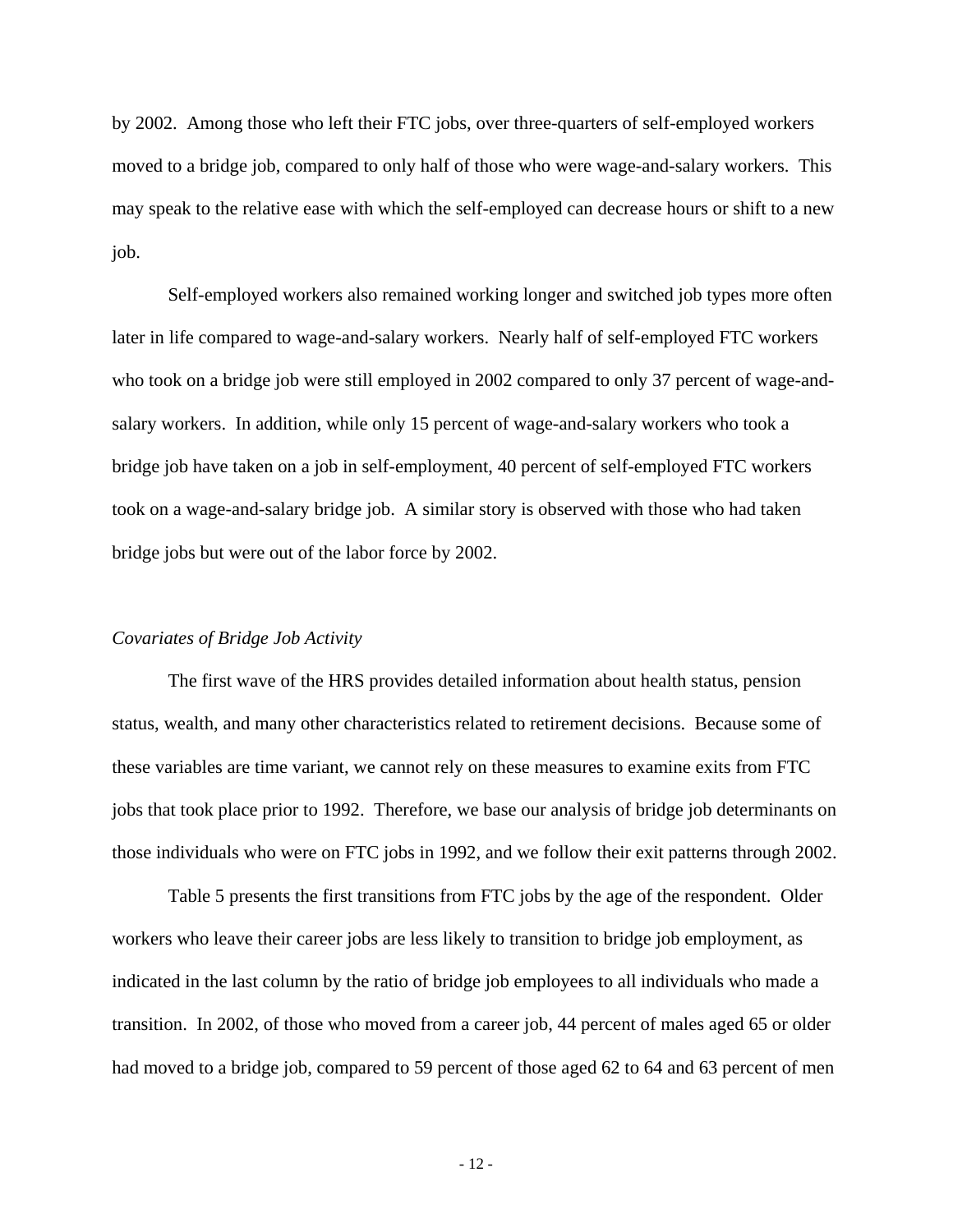under age 62. The difference is even more pronounced among women, where the difference ranges from 78 percent for females under age 60, about 60 percent for those aged 60 to 64, and only 41 percent among women aged 65 years and older. Bridge job behavior is much more common among those initiating the retirement process at a younger age.

Table 6 examines the health status in 1992 of HRS respondents who were on FTC jobs in 1992, and stratifies the results according to their first transition from the FTC job. Three measures of health status are shown in the table: the presence of a work-limiting condition, a subjective health assessment, and a summary of activities of daily living for which respondents have had a lot of difficulty. Men and women who left their career jobs and were in excellent or very good health took on bridge jobs in 55 to 60 percent of cases (see last column.) Those who departed with self-assessed fair or poor health made the transition to bridge jobs less than 40 percent of the time.

Both men and women who had FTC jobs in 1992 and who reported a work-limiting health condition are much more likely to have exited the labor force by 2002 than those without such conditions. They are also less likely to remain on their FTC job, and less likely to have moved to a bridge job if they did leave their career job. Respondents also reported the number of daily activities for which their health condition limits them from completing. Not surprisingly, men and women with two or fewer ADL limitations are more likely to remain in their FTC job or move to a bridge job, and less likely to have left the labor force altogether.

These estimates underestimate the importance of health in job transition late in life, since they include only those still on a FTC job in 1992. Many of those with serious health issues would have left their career jobs and likely the labor force before 1992.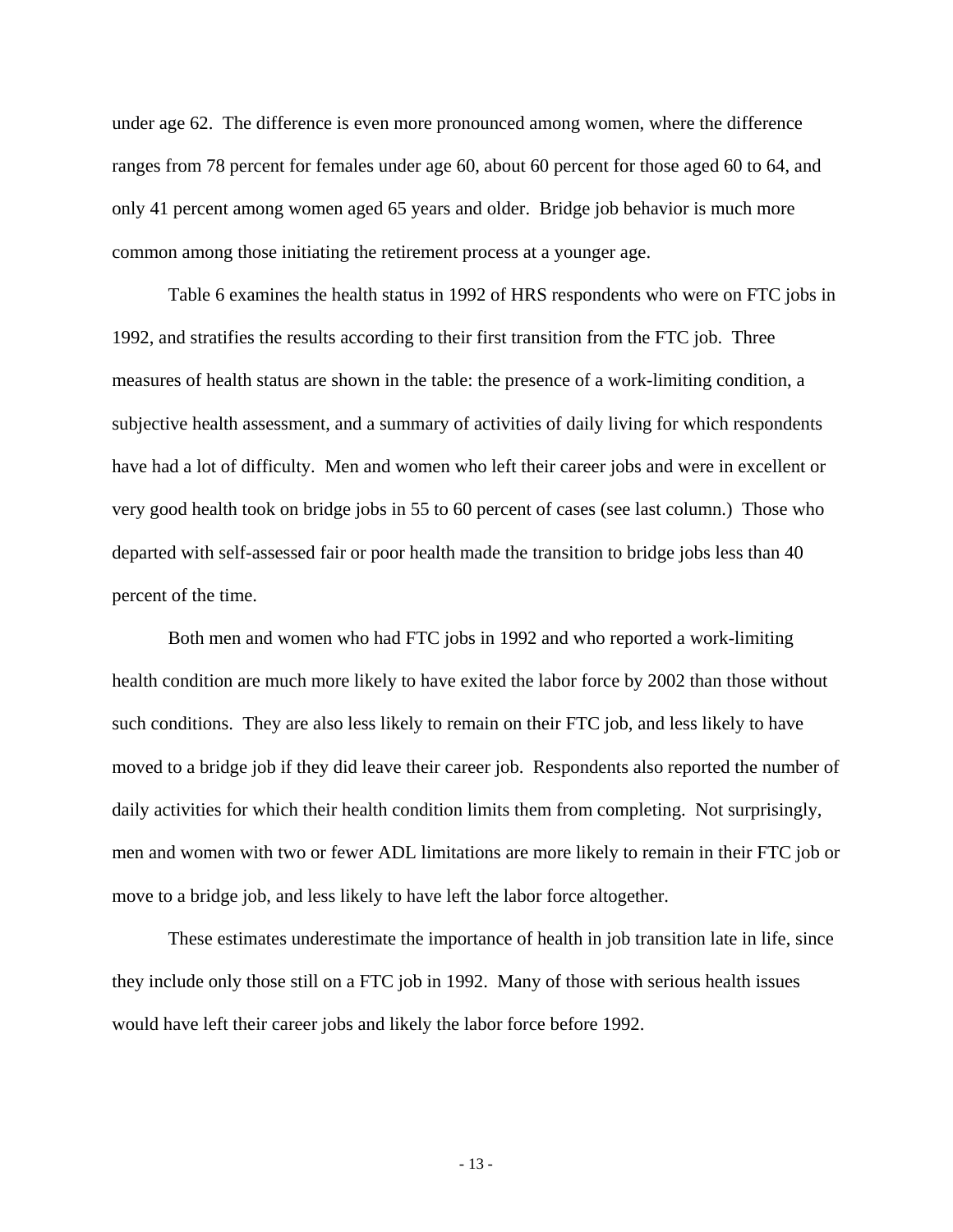Earlier studies have shown the impact of the availability of health insurance coverage beyond the FTC job on retirement patterns.<sup>[12](#page-14-0)</sup> Table 7 reports first transitions of respondents by health insurance status on their FTC jobs. Because individuals aged 65 and older are eligible for Medicare, the sample in Table 7 includes only those who are younger than 65 in 2002. We find that men and women who have no health insurance on their FTC job are most likely to take a bridge job if they leave their career job, as 78 percent of these uninsured men and 74 percent of the women did. Also, both men and women who lose health insurance coverage when leaving a FTC job are more likely to exit the labor force completely than other workers in the sample.<sup>[13](#page-14-1)</sup>

Men with defined-benefit (DB) pension plans, which often contain age-specific financial incentives to leave the job, are less likely to remain on their FTC jobs in 2002 than others, are more likely to have left the labor force, and are least likely to move to a bridge job when a transition is made. As seen in Table 8, men with no pension or with DC plans only on their FTC jobs are more likely to remain on that job than are men with a DB plan. While only 41 percent of males who left a career job with a DB pension take a bridge job, nearly 60 percent of their counterparts with no pension and 54 percent with a DC pension do so. Among women, those with DB pension plans only are the most likely to have left the labor force, and the least likely to utilize a bridge job on the way out.

 $\overline{a}$ 

<span id="page-14-0"></span><sup>&</sup>lt;sup>12</sup> See Gruber and Madrian (1995) and Madrian (1994). Health insurance status is based on three sources of coverage: government-provided health insurance, such as Medicare and Medicaid, private health insurance, and employer-provided health insurance, based on the individual's employer or a spouse's employer. Portability requires that health insurance coverage is maintained after an individual leaves his or her current job. Government-provided insurance, private health insurance, and insurance through a spouse's employer are all unaffected by the respondent's employment status and are considered portable. Health insurance through an individual's employer is only considered portable if the respondent indicates that the employer-provided coverage will be maintained in retirement. Respondents with no health insurance are captured with a separate variable indicating whether a respondent has health insurance.

<span id="page-14-1"></span><sup>&</sup>lt;sup>13</sup> Health insurance may be a proxy for other personal or job characteristics. There is much that is not being held equal here, especially age.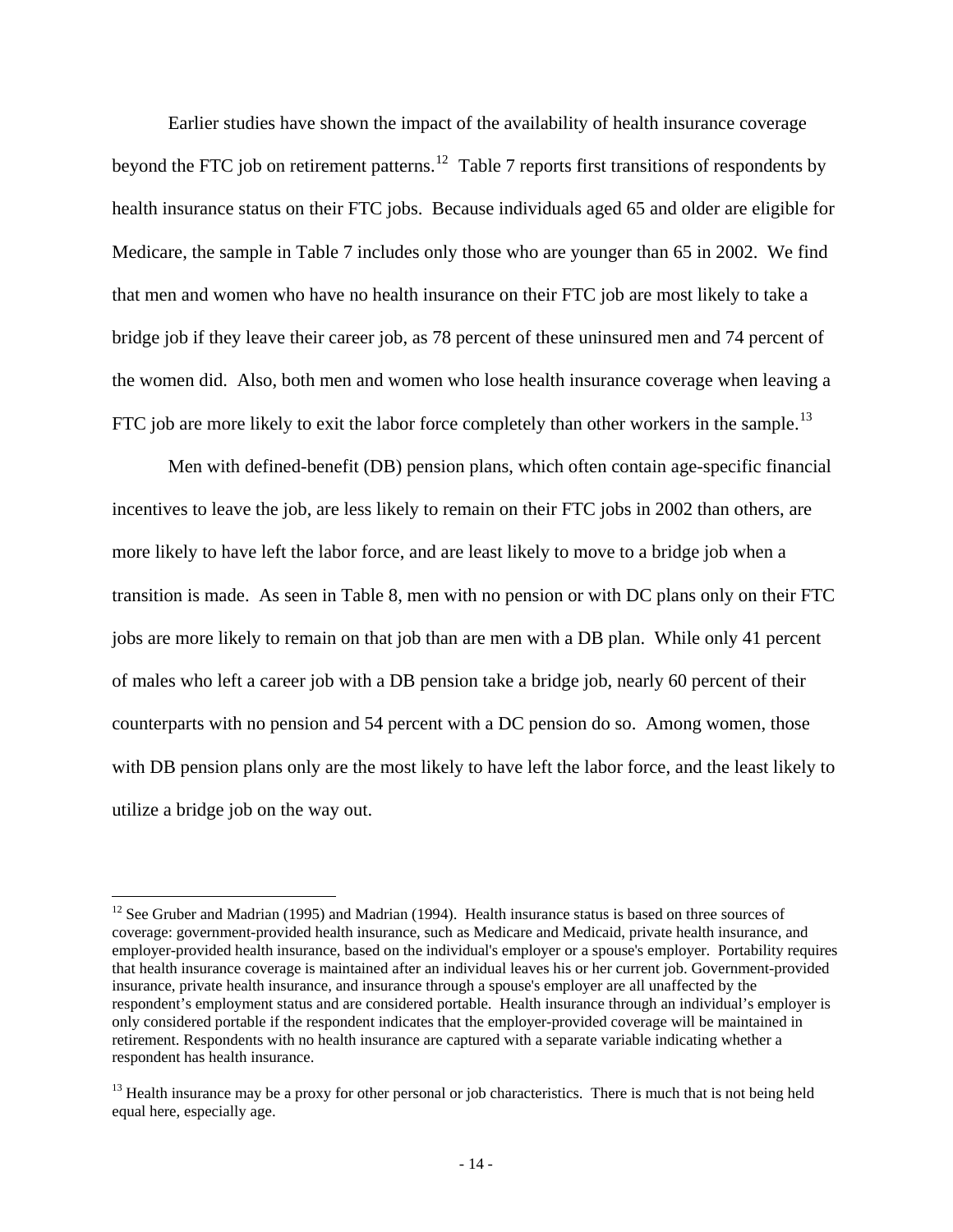Finally, bridge jobs appear to be more common at both ends of the wage distribution. As shown in Table 9, low-wage and high-wage individuals are more likely to take on bridge jobs when making a transition than are those in the middle of the wage distribution (see last column). This result is consistent with expectations. Among low-wage individuals, many take on bridge jobs out of financial necessity while individuals at the upper end of the wage distribution, many of whom could afford to retire, may choose bridge jobs for quality of life reasons. The same conclusion appears when we look at the occupational status of the FTC job. Both individuals in white collar, highly-skilled jobs and individuals in blue collar, non-highly-skilled jobs are more likely to take on bridge jobs after leaving FTC employment.

### *Multivariate Analysis*

 $\overline{a}$ 

The cross-sectional analyses above indicate that bridge job behavior is very common among older Americans, especially among those who are relatively young and healthy, who are without health insurance, and who are at the lower or upper ends of the wage or occupation spectrum. Bridge jobs are less common among those with DB pension plans on their career jobs. This section examines bridge job determinants in a multivariate context.<sup>[14](#page-15-0)</sup> We model the transitions from FTC jobs among HRS respondents who were on a FTC job in 1992 and for whom later employment status could be identified. Each worker faces three choices between 1992 and 2002; he or she can continue on the career job, can leave the career job for a bridge job, or can exit the labor force. The coefficients of the model are estimated for men and women separately using multinomial logistic regression. Tables 10a and 10b present marginal effects estimated at sample means.

<span id="page-15-0"></span> $14$  The empirical specification is based on the framework of Quinn (1999). Details are available from the authors.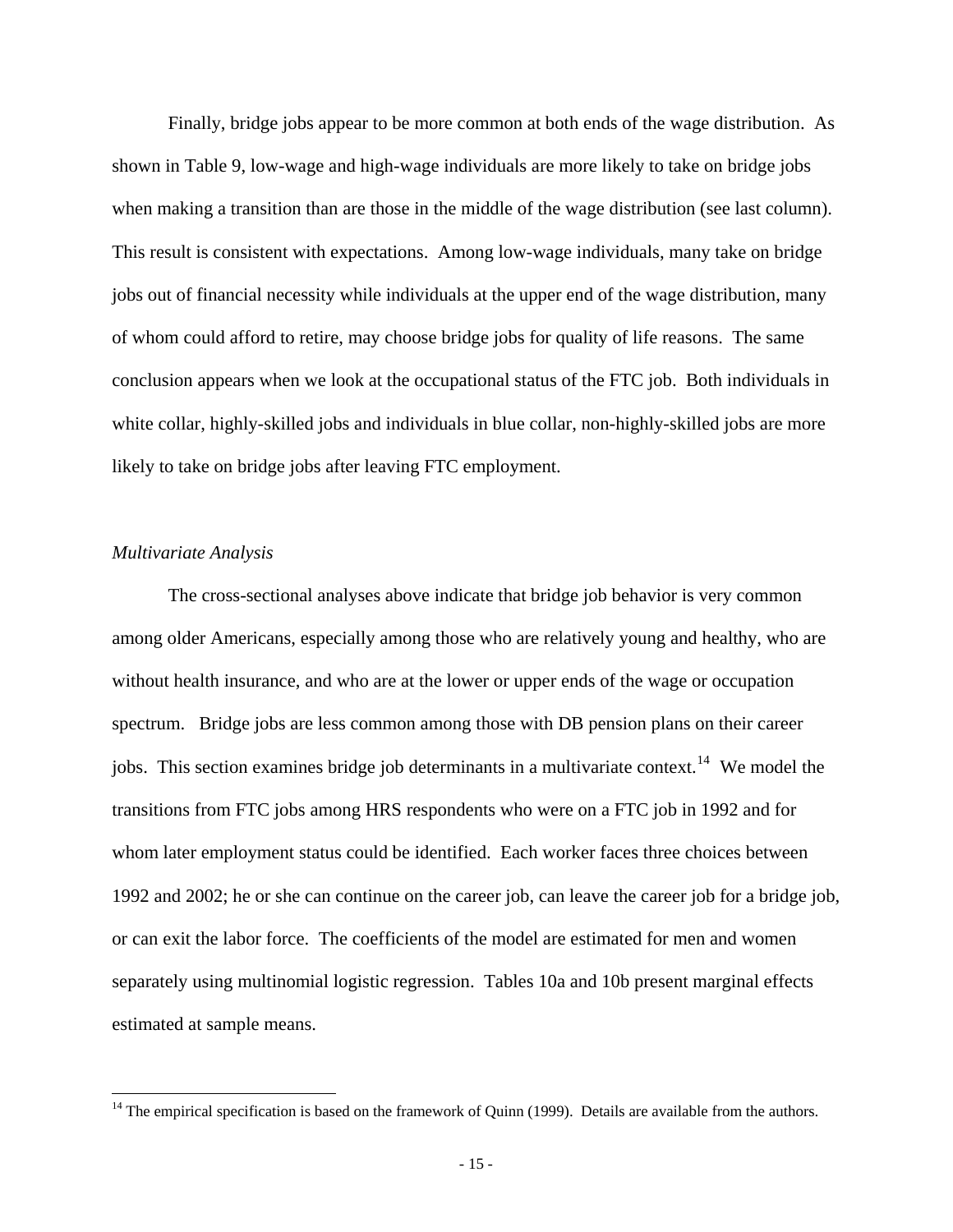As expected, younger men and women are more likely than others to remain on their FTC jobs (the negative and significant coefficients increase with age) as are individuals in excellent or very good health. Bridge job behavior is also more common among the youngest men and women and declines with deteriorating health status. Men and women with dependent children (and college tuitions ahead?) are more likely to remain on their career jobs than others (about 6 percentage points more likely), and women (but not men) who do transition are more likely to move to a bridge job.

Another important finding is that men with a DB pension plan are significantly less likely to remain in a FTC job and less likely to take a bridge job. This FTC job effect, oddly, is not found among the women, though the bridge job effect is. Self-employed men and women are much more likely than others to remain on their FTC jobs, and self-employed men are more likely to take on a bridge job when a job transition is made. The "u-shaped" pattern of bridge job behavior by occupational status is flattened at one end in the multivariate context, as whitecollar, high-highly skilled men are more likely than others to take on a bridge job, while bluecollar, not-highly-skilled men are not. Occupational status is not statistically significant among women. Both men and women who maintain their health insurance status with a transition from their FTC job, either because health insurance is portable or because they are not covered, are more likely to take on a bridge job compared to those who would lose their health insurance coverage. The impact, however, is only statistically significant among the uninsured, with a marginal effect of more than 10 percentage points**.** 

Owning one's own home has no discernible effect on the decision to remain on the FTC job, but it does reduce the chances of taking a bridge job when one leaves the career job. Wealth effects are inconsistent, as is often the case in such empirical work, perhaps because those with

- 16 -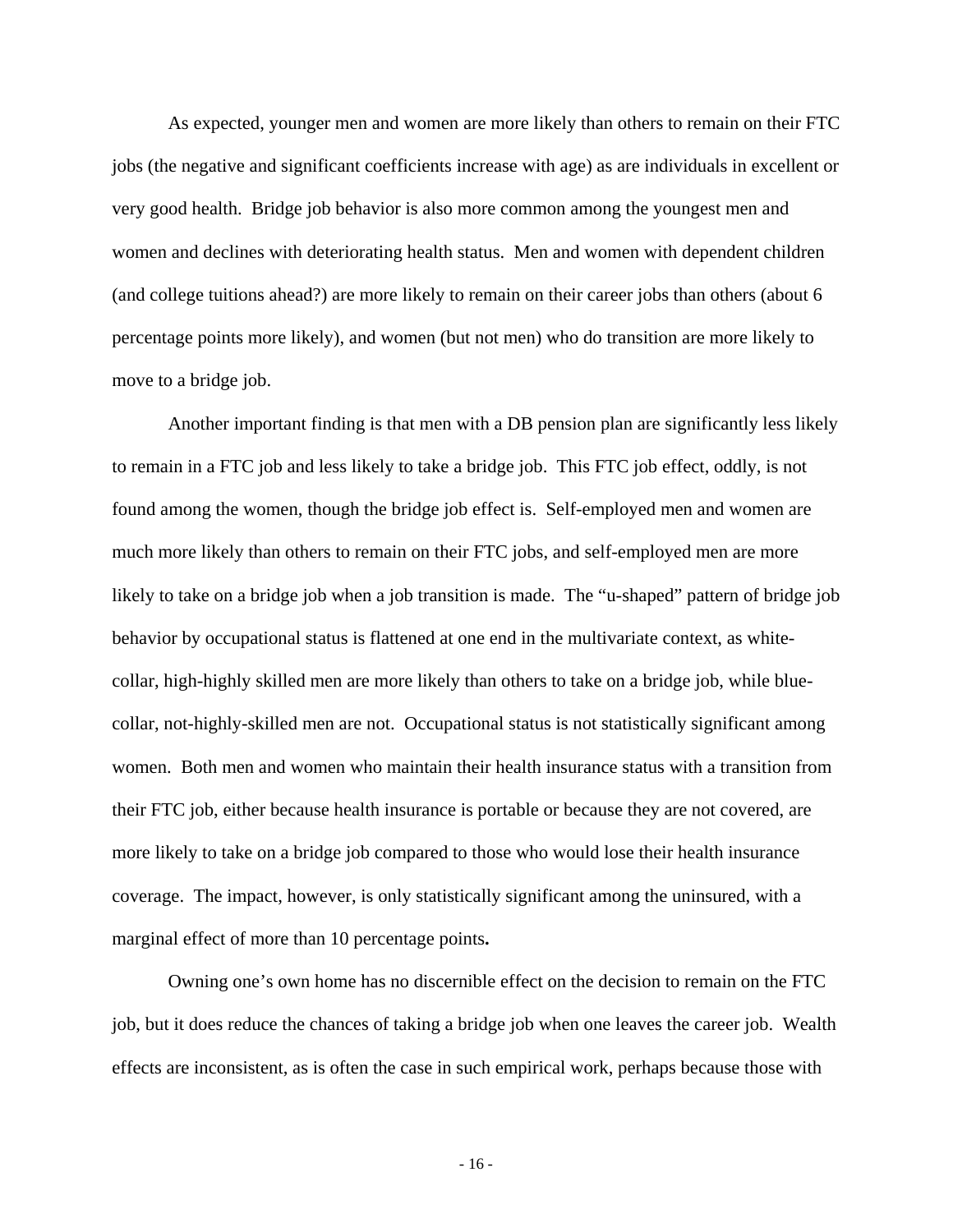high wealth also have an unmeasured taste for work, which is one of the reasons that they have accumulated wealth.

 The multivariate analysis confirms the cross-sectional descriptive results. Bridge job behavior is more common among younger retirees, among the healthy and the self-employed and among those without DB pension plans. One prediction is that, as DB plans continue to decline in importance, bridge job behavior will become more common, as already appears to be the case.

#### **4. Discussion**

 Research from the 1990s demonstrated that, at a minimum, about one-third to one-half of older workers utilize bridge jobs before completely withdrawing from the labor force. Six more years of data are now available to estimate the actual extent of bridge job employment. Using ten years of HRS data, we conclude that about one-half of respondents with FTC jobs have already taken bridge jobs. Of the vast majority who had already left their career jobs by 2002, between 62 and 66 percent moved to a bridge job rather than directly out of the labor force.

What does the importance of bridge job employment mean for individuals and the country as a whole? Overall, continued work is generally good news, as more individuals remain productive late in life, fewer are dependent on public programs, and the nation has more goods and services to distribute among an aging population. From an individual perspective, however, the story is more complicated. For some, bridge job employment and work later in life create the potential for more satisfying years than complete labor force withdrawal would provide. People remain engaged in the world of work and with their former or, more often, with new colleagues. Bridge jobs can provide older Americans with the opportunity to try something different, earn wages and experience in a different line of work, and generate discretionary

- 17 -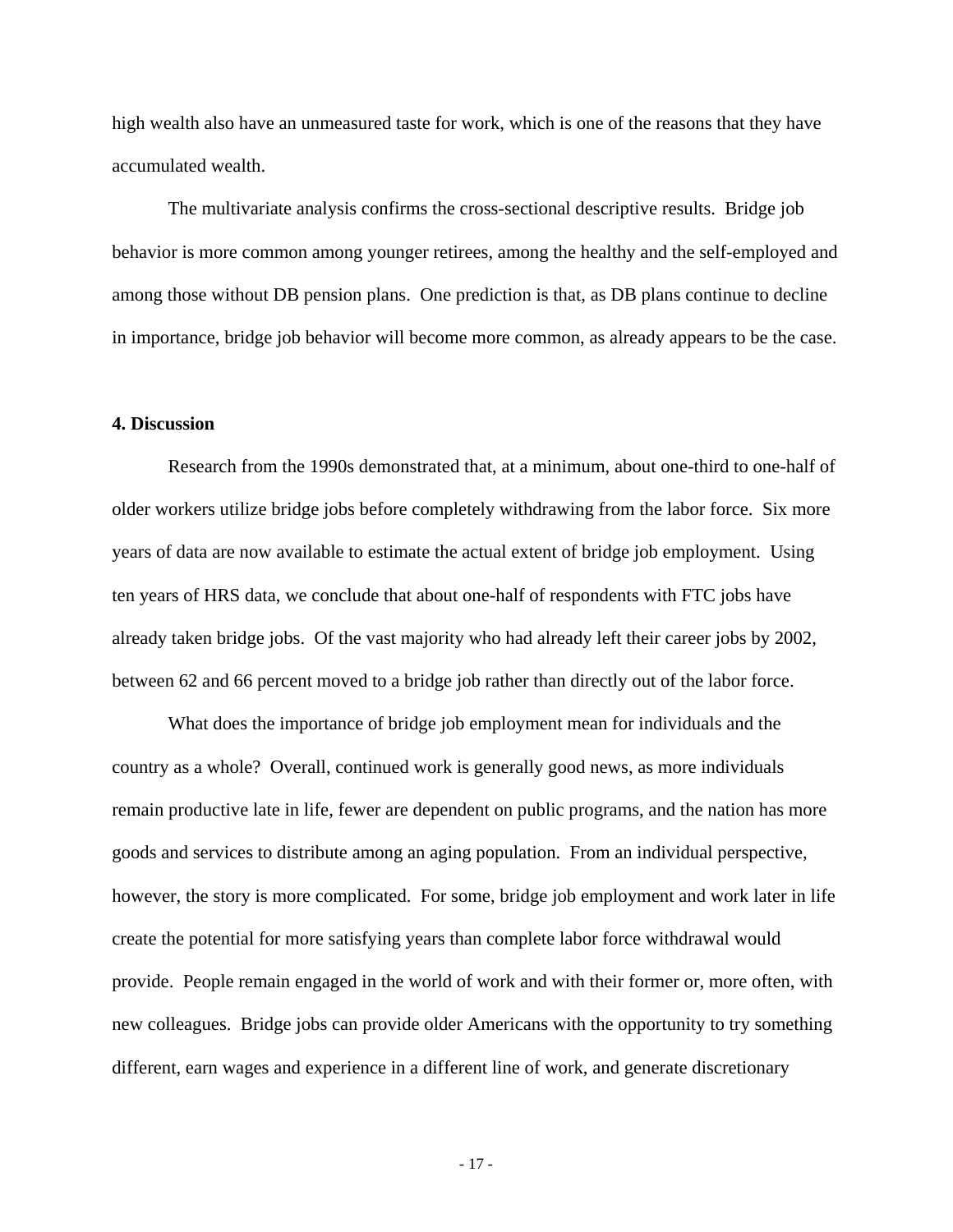income, augmenting Social Security, pension income and returns from savings. For others, however, at the lower end of the socio-economic scale, bridge jobs are more likely to be an unfortunate financial necessity, and may involve physically demanding work that signals a bleak and undesirable situation at the twilight of their work lives.

Nonetheless, bridge job employment has the potential to be greatly advantageous to many older Americans, to the firms wise enough to tap these productive and experienced workers, and to the country as a whole. The key is to understand better how and why older Americans choose to leave the labor force, and how best to harness the desire of many of them to continue working beyond traditional retirement ages. This paper takes a first step and assesses just how prevalent these nontraditional retirement patterns are today. We find that traditional retirement has become the exception, not the rule, and that for a majority of older Americans, retirement is a process, often over many years, and not a single event.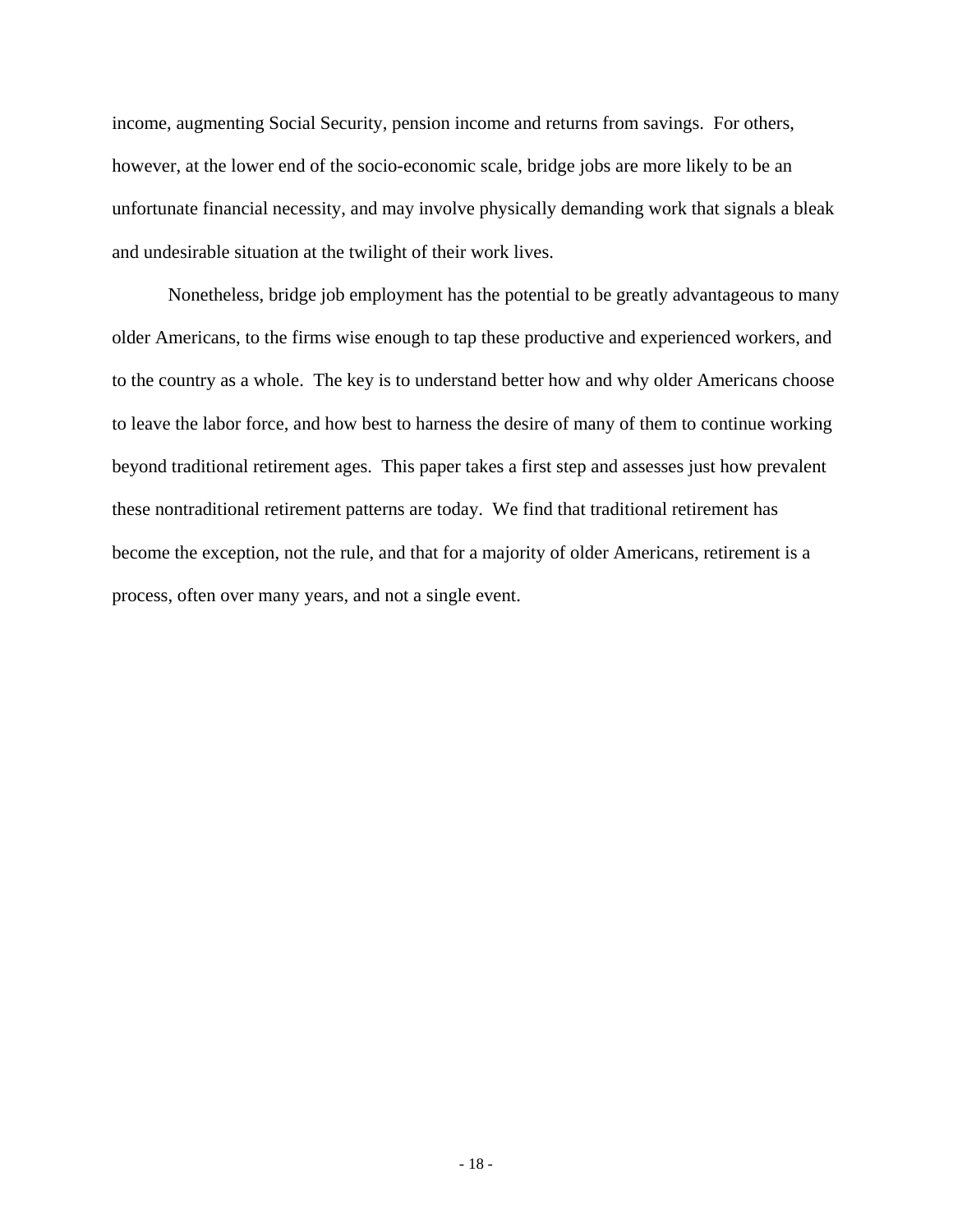#### **References**

- Anderson, P. M., Gustman, A. L., & Steinmeier, T. L. (1997). Trends in male labor force participation and retirement: Some evidence on the role of pensions and social security in the 1970s and 1980s. *Journal of Labor Economics*, 17(4), 757-783.
- Blau, D. M., & Gilleskie, D. B. (2001). Retiree health insurance and the labor force behavior of older men in the 1990s. *Review of Economics and Statistics*, 83(1), 64-80.
- Chen, Y., & Scott, J. C. (2003). Gradual retirement: An additional option in work and retirement. *North American Actuarial Journal*, 7(3), 62-74.
- Coile, C. C., & Gruber, J. (2001). Social security incentives for retirement. In D. A. Wise (Ed.), *Themes in the economics of aging* (pp. 311-341). NBER Conference Report series. Chicago and London: University of Chicago Press.
- Coile, C. C., & Levine, P. B. (2004). Bulls, bears, and retirement behavior. (National Bureau of Economic Research, Inc., NBER Working Papers). http://www.nber.org/papers/w10779.pdf
- Gruber, J., & Madrian, B. C. (1994). Health insurance and job mobility: The effects of public policy on job-lock. *Industrial and Labor Relations Review*, 48(1), 86-102.
- Gruber, J., & Madrian, B. C. (1995). Health-insurance availability and the retirement decision. *The American Economic Review*, Vol. 85, No. 4, pp. 938-948.
- Herz, D. E. (1995). Work after early retirement: An increasing trend among men. *Monthly Labor Review*, 118(4), 13-20.
- Honig, M., & Hanoch, G. (1985). Partial retirement as a separate mode of retirement behavior. *Journal of Human Resources*, 20(1), 21-46.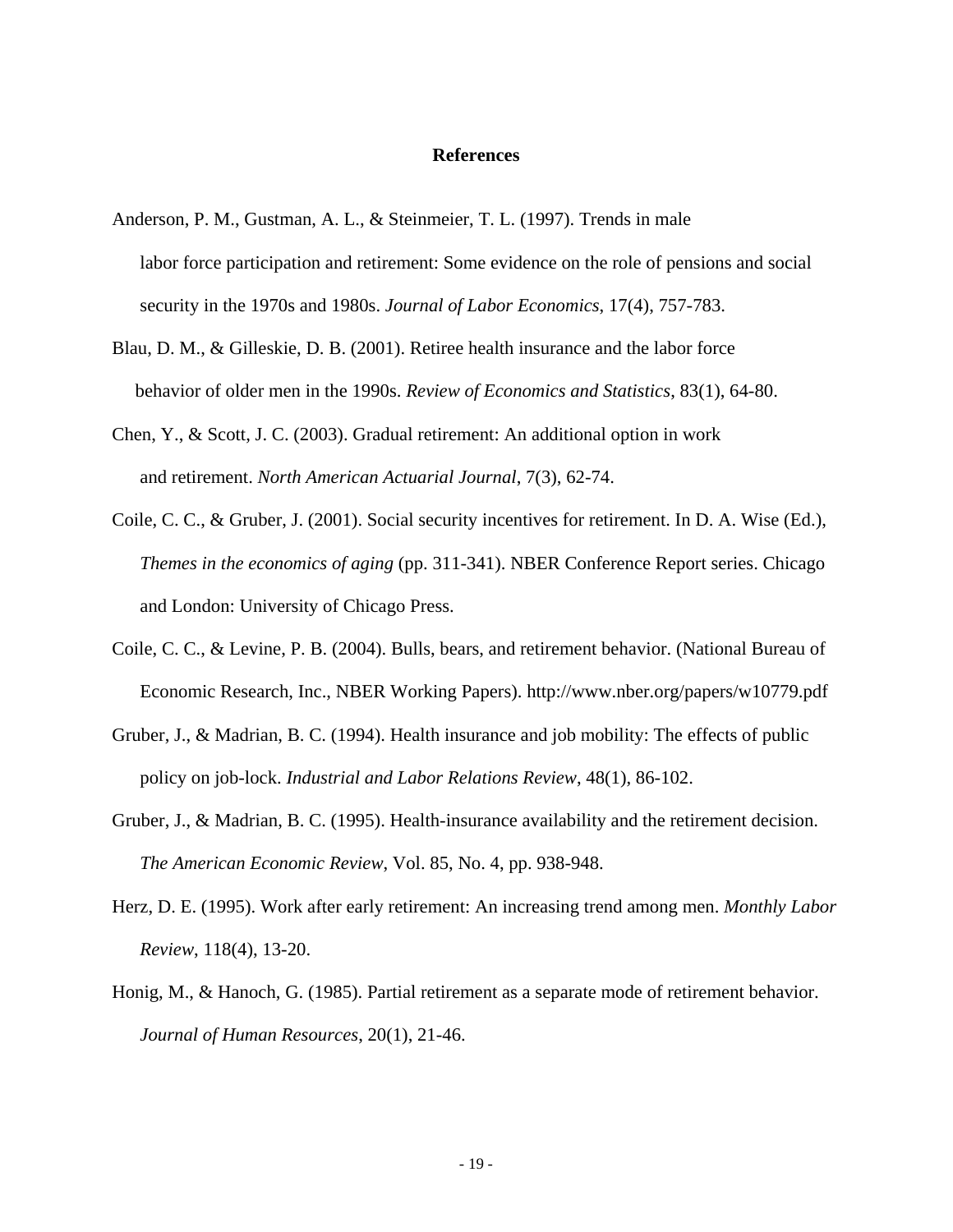- Juster, F. T. & Suzman, R. (1995). An Overview of the Health and Retirement Study. *Journal of Human Resources*, 30 (Supplement), S7-S56.
- Madrian, B. C. (1994). The effect of health insurance on retirement. *Brookings Papers on Economic Activity*, 0(1), 181-232.
- Maestas, N. (2004). Back to work: Expectations and realizations of work after retirement. (Rand Working Paper WR-196). Retrieved July 29, 2005 from http://www.rand.org/publications/WR/WR196/
- Munnell, A. H., & Cahill, K. E., & Jivan, N. A. (2003). How has the shift to  $401(k)$ 's affected the retirement age? *Issue in Brief* 13 (September). Chestnut Hill, MA: Center for Retirement Research at Boston College.
- Purcell, P. J. (2005). Older workers: Employment and retirement trends. CRS Report for Congress, Congressional Research Service. The Library of Congress. Washington, DC.
- Quadagno, J., & Quinn, J. F. (1997). Does social security discourage work? In E. Kingson & J. Schulz (Eds.), *Social Security in the 21st Century* (pp. 127-146). New York: Oxford University Press.
- Quinn, J. F. (1977). Microeconomic determinants of early retirement: A cross-sectional view of white married men. *Journal of Human Resources*, 12(3), 329-346.
- Quinn, J. F. (1999). Retirement patterns and bridge jobs in the 1990s. EBRI Issue Brief 206 (February). Washington, DC: Employee Benefit Research Institute. 1-23.
- Quinn, J. F. (2002). Changing retirement trends and their impact on elderly entitlement programs. In S. H. Altman & D Shactman (Eds.), *Policies for an Aging Society*. (pp. 293- 315). Baltimore and London: Johns Hopkins University Press.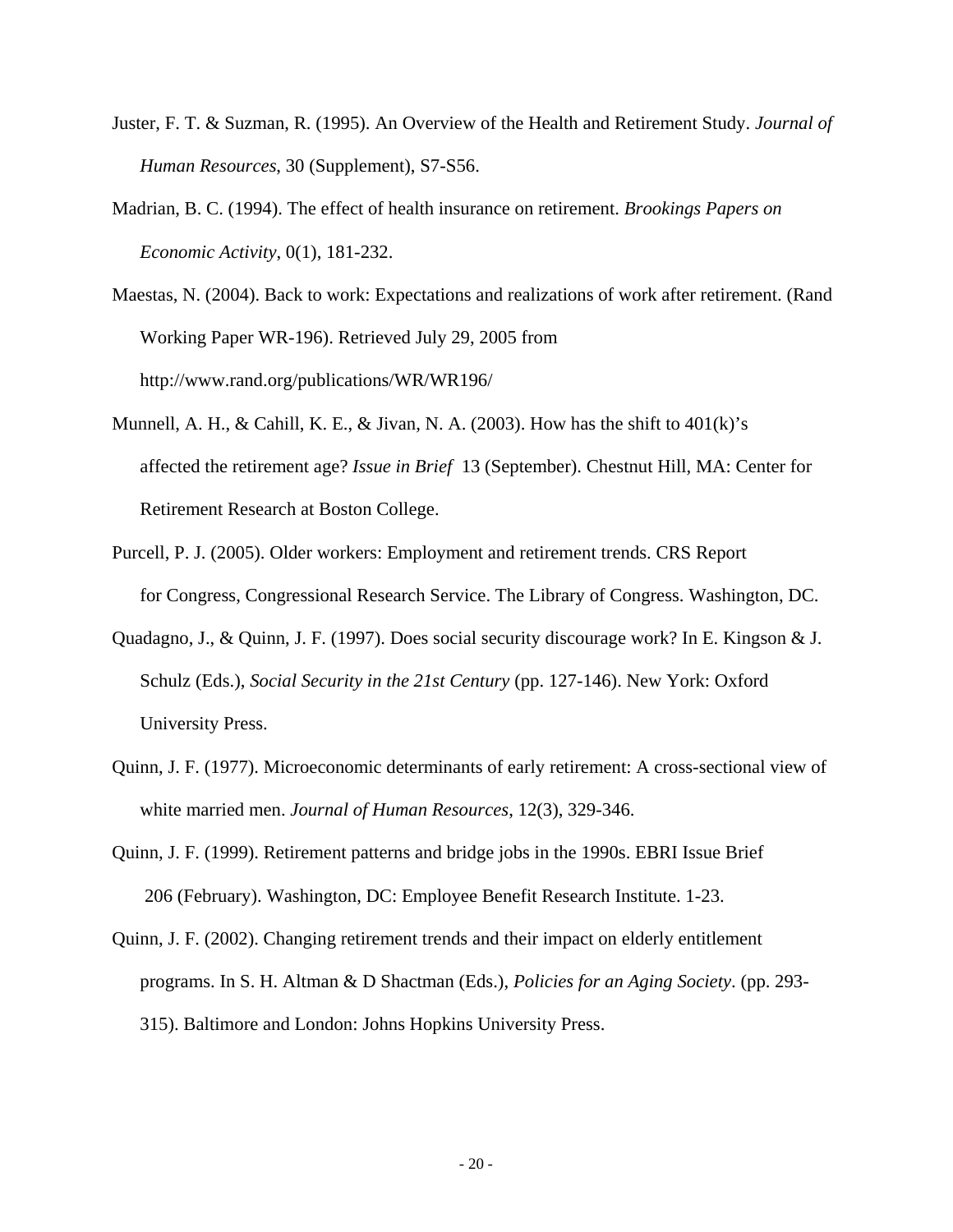- Ruhm, C. J. (1990). Bridge jobs and partial retirement. *Journal of Labor Economics*, 8(4): 482- 501.
- Ruhm, C. J. (1995). Secular changes in the work and retirement patterns of older men. *Journal of Human Resources*, 30(2), 362-385.
- Samwick, A. A. (1998). New evidence on pensions, social security, and the timing of retirement. *Journal of Public Economics*, 70(2), 207-236.
- Smith, R. E. (2004). Disability and retirement: The early exit of baby boomers from the labor force. The Congress of the United States: Congressional Budget Office. Retrieved July 29, 2005 from http://www.cbo.gov/showdoc.cfm?index=6018&sequence=0
- Stock, J. H., & D. A. Wise. (1990). Pensions, the option value of work, and retirement. *Econometrica*, 58(5), 1151-1180.
- U.S. Department of Commerce Bureau of Economic Analysis. (2005). *National Income and Product Accounts*. Retrieved July 29, 2005 from http://www.bea.doc.gov/bea/dn/nipaweb/SelectTable.asp?Selected=N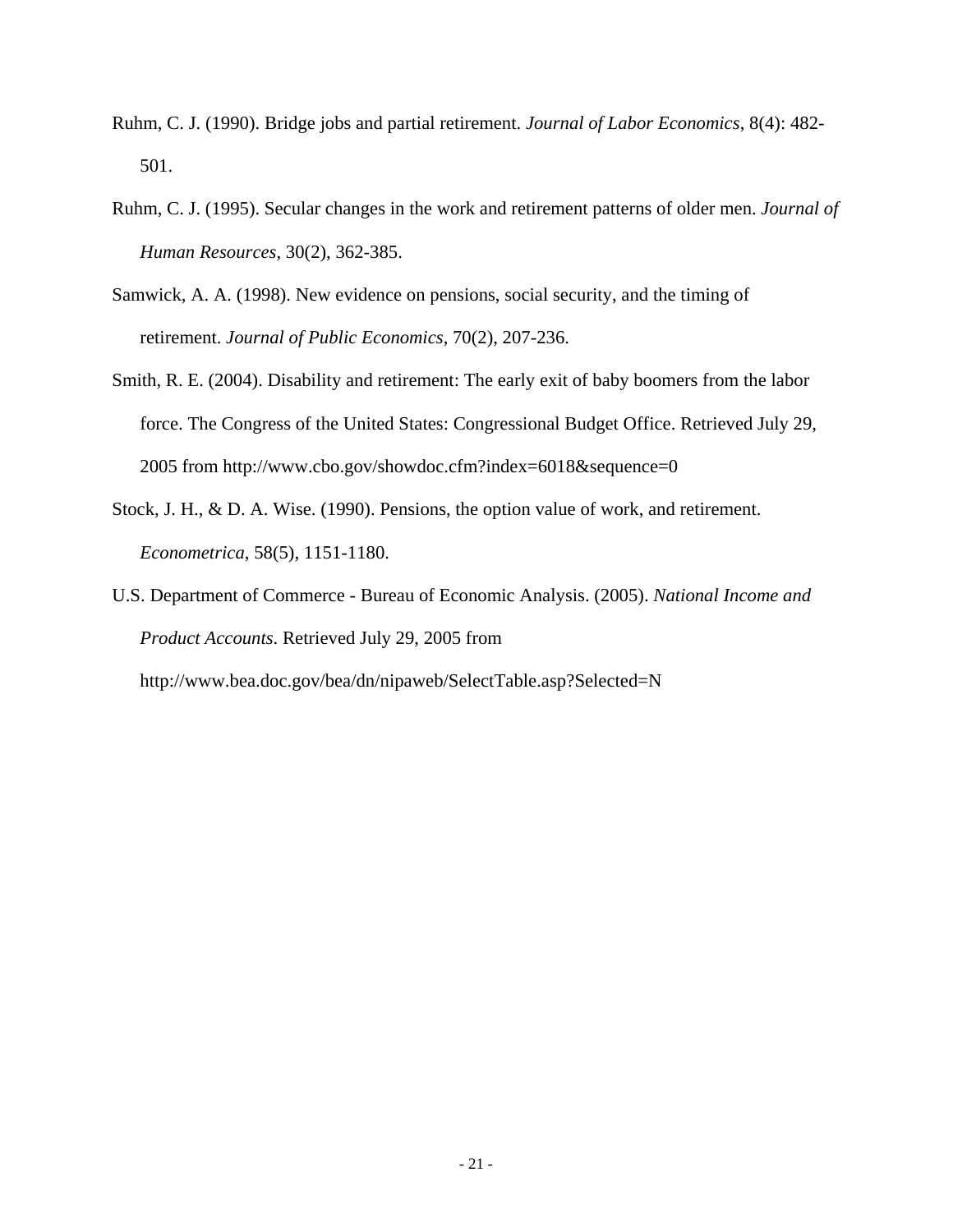## Sample Size by Gender and Work Status

|                                        | Men   | Women | Total  |
|----------------------------------------|-------|-------|--------|
| Participated in wave 1                 |       |       |        |
| n                                      | 5,869 | 6,783 | 12,652 |
| Worked since age 49                    |       |       |        |
| n                                      | 5,344 | 5,196 | 10,540 |
| % of HRS core                          | 91.1% | 76.6% | 83.3%  |
| Worked since age 49 and<br>had FTC job |       |       |        |
| n                                      | 4,695 | 3,472 | 8,167  |
| % of HRS core                          | 80.0% | 51.2% | 64.6%  |
| On FTC in 1992                         |       |       |        |
| n                                      | 3,056 | 2,514 | 5,570  |
| % of HRS core                          | 52.1% | 37.1% | 44.0%  |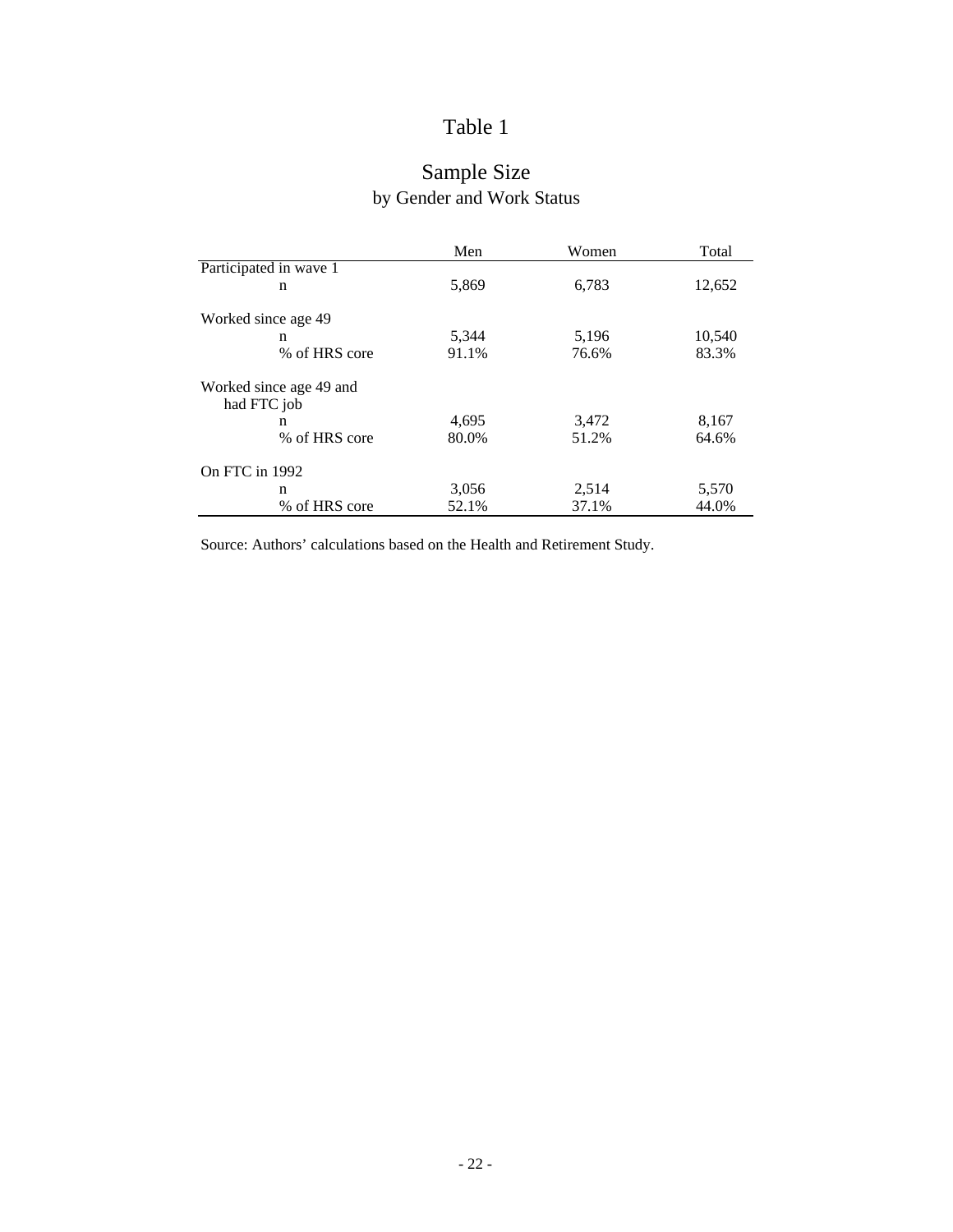## Percent of Sample with Full-Time Career Jobs by FTC Definition and Gender

| <b>NIAICS</b>       |                                             |       |       |       |       |  |  |  |  |
|---------------------|---------------------------------------------|-------|-------|-------|-------|--|--|--|--|
|                     | Tenure Required for FTC Designation (years) |       |       |       |       |  |  |  |  |
|                     | 5                                           | 8     | 10    | 15    | 20    |  |  |  |  |
| Worked since age 49 |                                             |       |       |       |       |  |  |  |  |
| and had FTC job     |                                             |       |       |       |       |  |  |  |  |
| n                   | 4,817                                       | 4,760 | 4,697 | 4,537 | 4,466 |  |  |  |  |
| % HRS Core          | 82.1                                        | 81.1  | 80.0  | 77.3  | 76.1  |  |  |  |  |
| On FTC job in 1992  |                                             |       |       |       |       |  |  |  |  |
| n                   | 3,488                                       | 3,277 | 3,056 | 2,439 | 1,986 |  |  |  |  |
| % HRS Core          | 59.4                                        | 55.8  | 52.1  | 41.6  | 33.8  |  |  |  |  |

### Males

### Females

|                     |                                             | --------- |       |       |       |  |  |  |  |
|---------------------|---------------------------------------------|-----------|-------|-------|-------|--|--|--|--|
|                     | Tenure Required for FTC Designation (years) |           |       |       |       |  |  |  |  |
|                     | 5                                           | 8         | 10    | 15    | 20    |  |  |  |  |
| Worked since age 49 |                                             |           |       |       |       |  |  |  |  |
| and had FTC job     |                                             |           |       |       |       |  |  |  |  |
| $\mathbf n$         | 3,666                                       | 3,578     | 3,470 | 3,160 | 2,935 |  |  |  |  |
| % HRS Core          | 54.0                                        | 52.7      | 51.2  | 46.6  | 43.3  |  |  |  |  |
| On FTC job in 1992  |                                             |           |       |       |       |  |  |  |  |
| n                   | 2,857                                       | 2,710     | 2,514 | 1,959 | 1,428 |  |  |  |  |
| % HRS Core          | 42.1                                        | 40.0      | 37.1  | 28.9  | 21.1  |  |  |  |  |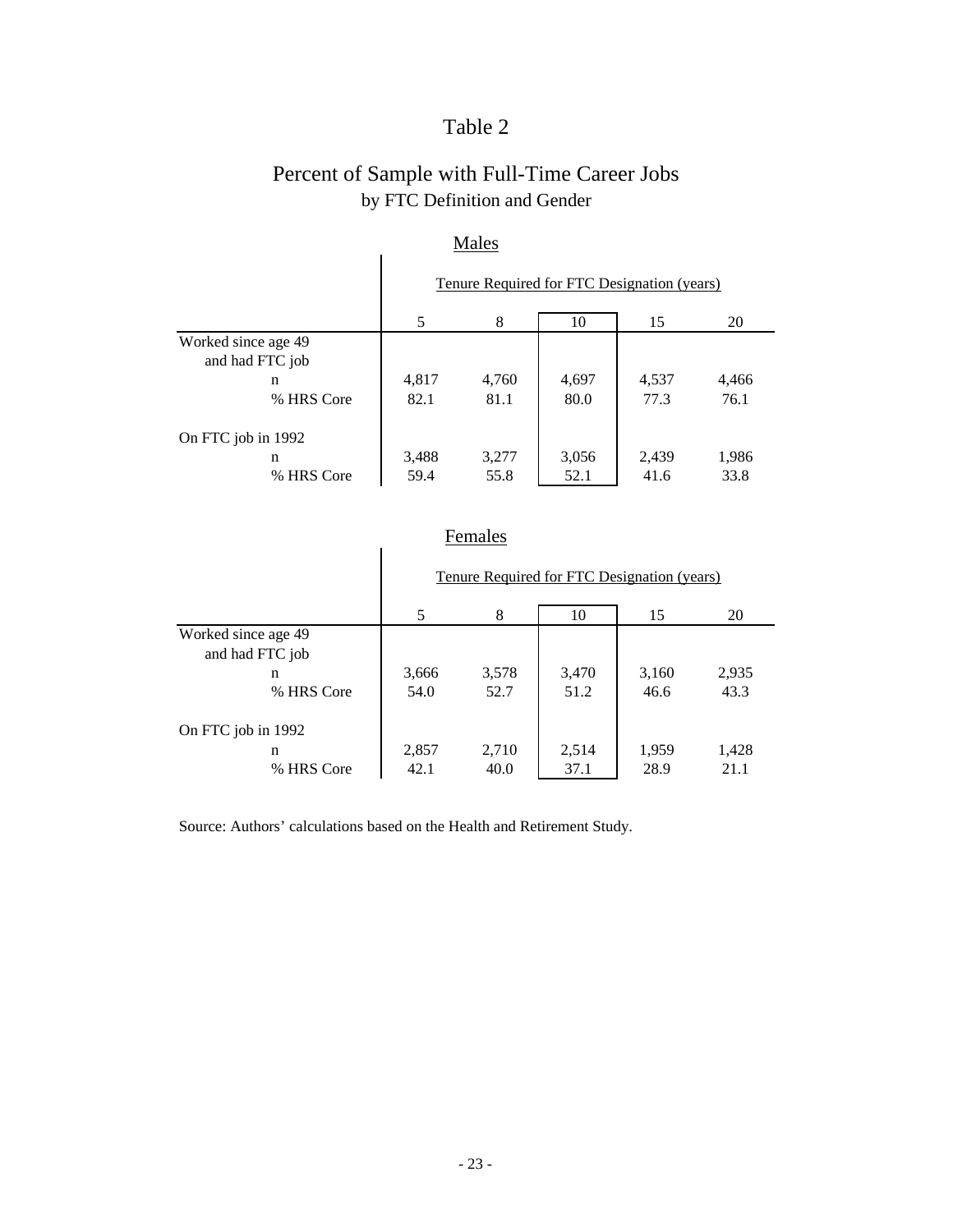### Labor Force Status, by Year and Gender Individuals with a Full-Time Career Job in Their Work History and Work Experience Since Age 49

### Males

|      |       | Full Time  |            | Not in      | Don't   |
|------|-------|------------|------------|-------------|---------|
|      | n     | Career Job | Bridge Job | Labor Force | Know    |
| 1992 | 4,695 | 65.9%      | 14.5%      | 19.0%       | $0.7\%$ |
| 1994 | 4,353 | 52.6%      | 18.5%      | 28.3%       | 0.6%    |
| 1996 | 4.044 | 42.4%      | 22.2%      | 34.7%       | $0.7\%$ |
| 1998 | 3,833 | 27.0%      | 29.3%      | 42.7%       | 1.0%    |
| 2000 | 3,573 | 18.0%      | 33.0%      | 47.7%       | 1.3%    |
| 2002 | 3.414 | 14.4%      | 25.3%      | 55.6%       | 4.7%    |

### Females

|      |       | Full Time  |            | Not in      | Don't   |
|------|-------|------------|------------|-------------|---------|
|      | n     | Career Job | Bridge Job | Labor Force | Know    |
| 1992 | 3.472 | 72.7%      | 14.1%      | 12.7%       | $0.5\%$ |
| 1994 | 3,272 | 62.0%      | 17.4%      | 20.2%       | 0.5%    |
| 1996 | 3,102 | 51.4%      | 19.2%      | 28.9%       | 0.5%    |
| 1998 | 2.984 | 32.6%      | 29.9%      | 36.3%       | 1.3%    |
| 2000 | 2,855 | 19.4%      | 38.3%      | 40.7%       | 1.7%    |
| 2002 | 2.795 | 17.4%      | 27.7%      | 49.7%       | 5.2%    |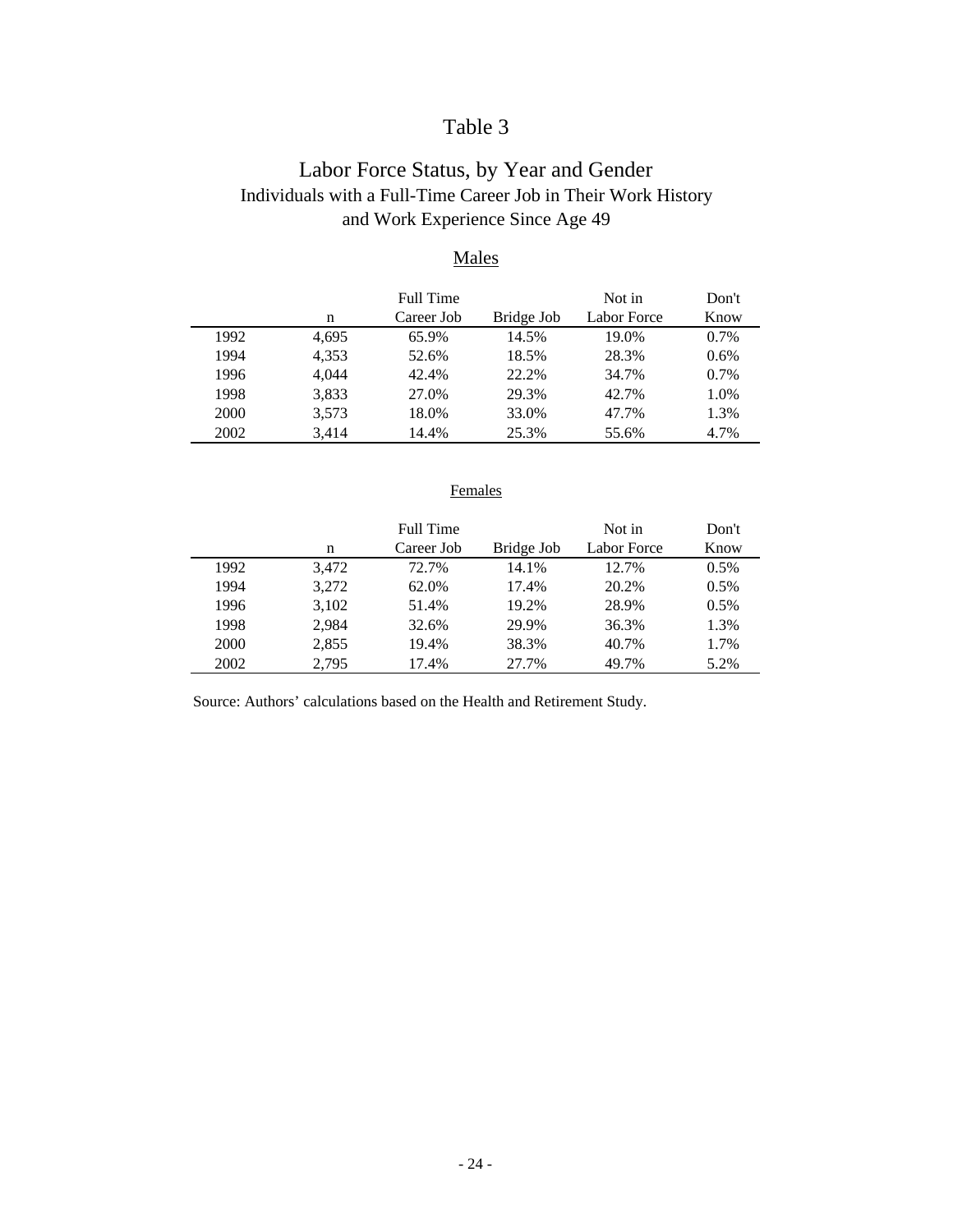### Current Employment Status in 1996 and 2002, by Gender Individuals with a Full-Time Career Job in Their Work History and Work Experience Since Age 49 (horizontal percentages)

|                                 |       | <b>Full Time</b> | <b>Bridge</b> | Don't   |
|---------------------------------|-------|------------------|---------------|---------|
|                                 | n     | Career Job       | Job           | Know    |
| Men, Working                    | 2,625 | 42.4%            | 22.7%         | $0.7\%$ |
| Men, Nonworking, Last job was   | 1,419 | 22.2%            | 10.4%         | 1.5%    |
| Total                           | 4.044 | 64.6%            | 33.1%         | 2.2%    |
| Women, Working                  | 2.203 | 51.4%            | 18.7%         | 0.5%    |
| Women, Nonworking, Last job was | 899   | 19.2%            | 8.8%          | 1.3%    |
| Total                           | 3,102 | 70.6%            | 27.5%         | 1.8%    |

### 2002

|                                 |              | <b>Full Time</b> | <b>Bridge</b> | Don't |
|---------------------------------|--------------|------------------|---------------|-------|
|                                 | n            | Career Job       | Job           | Know  |
| Men, Working                    | 1,522        | 14.4%            | 27.8%         | 4.7%  |
| Men, Nonworking, Last job was   | 1,892        | 25.3%            | 22.0%         | 5.8%  |
| Total                           | 3.414        | 39.7%            | 49.8%         | 10.5% |
| Women, Working                  | 1.392        | 17.4%            | 24.9%         | 5.2%  |
| Women, Nonworking, Last job was | <u>1,403</u> | 27.7%            | 20.4%         | 4.4%  |
| Total                           | 2,795        | 45.1%            | 45.3%         | 9.6%  |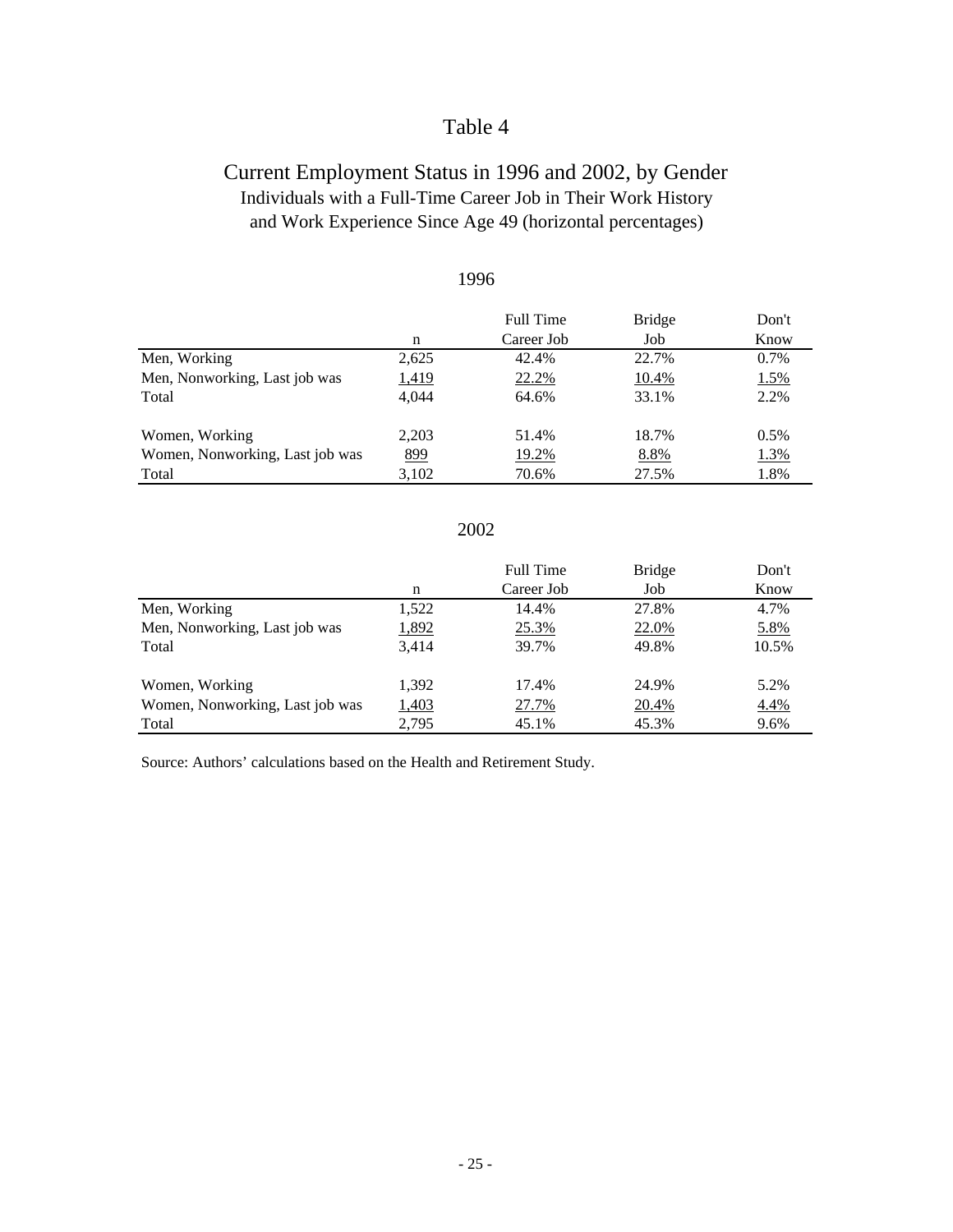### First Transitions from Career Jobs by 2002 Those with Full-Time Career Jobs in 1992, by Gender and Age (horizontal percentage and ratio)

| Age in 2002 | n     | Still on<br>Career Job | Moved to<br>Bridge Job | Moved to<br>No Job | Don't<br>Know | Ratio of Bridge Job/<br>(Bridge Job + No Job) |
|-------------|-------|------------------------|------------------------|--------------------|---------------|-----------------------------------------------|
| Men         |       |                        |                        |                    |               |                                               |
| < 60        | 92    | 28.5%                  | 37.9%                  | 22.2%              | 11.4%         | 63.1%                                         |
| $60 - 61$   | 461   | 24.7%                  | 43.5%                  | 24.8%              | 7.1%          | 63.7%                                         |
| $62 - 64$   | 819   | 18.6%                  | 43.0%                  | 30.2%              | 8.3%          | 58.7%                                         |
| $65+$       | 1,348 | 9.7%                   | 37.5%                  | 47.5%              | 5.3%          | 44.1%                                         |
| Total       | 2.720 | 15.5%                  | 40.2%                  | 37.6%              | 6.7%          | 51.7%                                         |
| Women       |       |                        |                        |                    |               |                                               |
| <60         | 542   | 26.5%                  | 52.8%                  | 15.0%              | 5.6%          | 77.9%                                         |
| 60-61       | 402   | 26.9%                  | 39.2%                  | 25.6%              | 8.3%          | 60.5%                                         |
| $62 - 64$   | 596   | 15.3%                  | 46.0%                  | 32.4%              | 6.4%          | 58.7%                                         |
| $65+$       | 770   | 8.1%                   | <u>35.9%</u>           | 52.6%              | 3.5%          | 40.6%                                         |
| Total       | 2.310 | 17.6%                  | 43.1%                  | 33.7%              | 5.6%          | 56.1%                                         |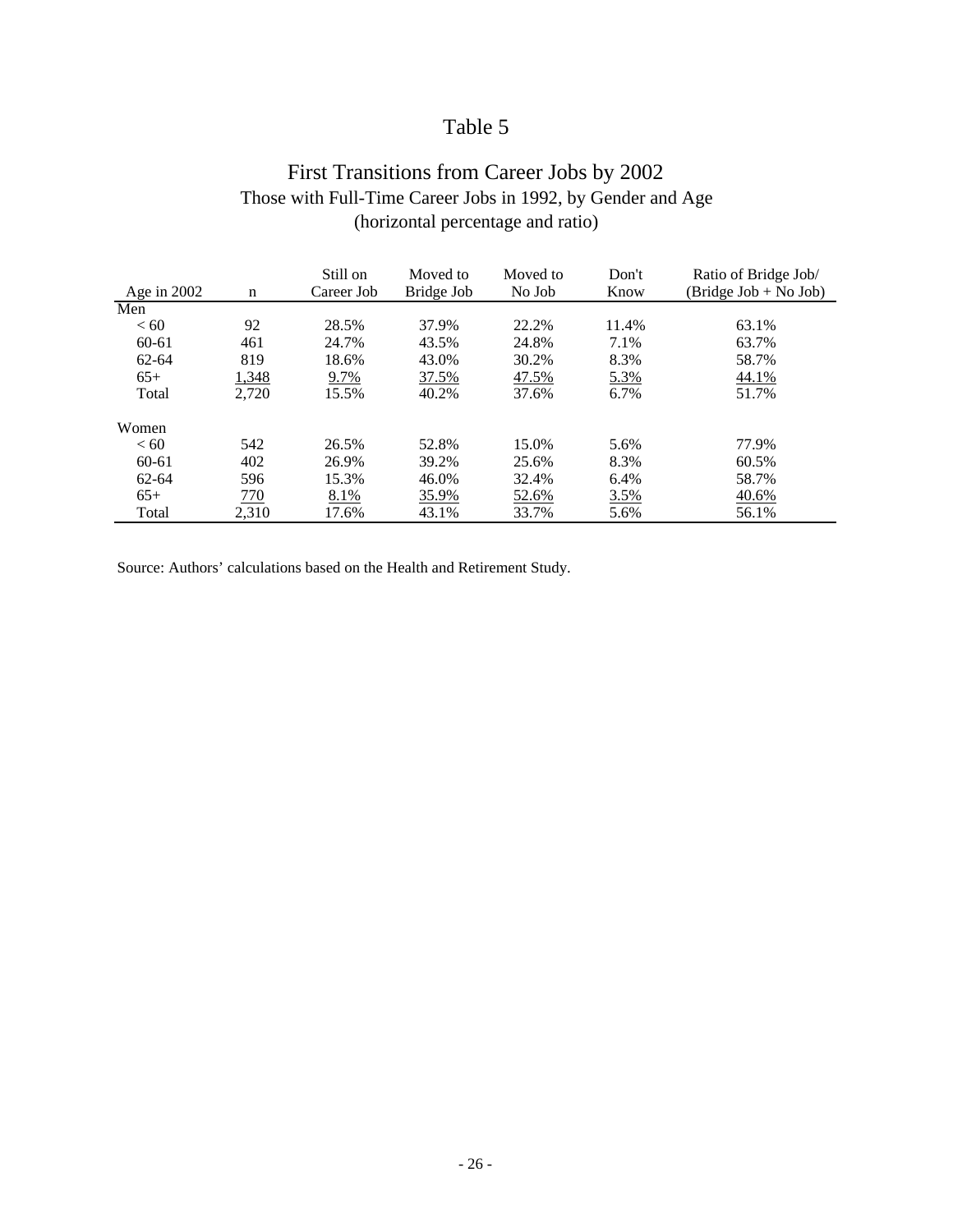### First Transitions from Career Jobs by 2002 Those with Full-Time Career Jobs in 1992, by Gender and Health Status in 1992 (horizontal percentage and ratio)

|                                  | $\mathbf n$ | Still on<br>Career Job | Moved to<br>Bridge Job | Moved to<br>No Job | Don't<br>Know | Ratio of Bridge Job/<br>(Bridge Job + No Job) |
|----------------------------------|-------------|------------------------|------------------------|--------------------|---------------|-----------------------------------------------|
| <b>Health Condition That</b>     |             |                        |                        |                    |               |                                               |
| Limits Work                      |             |                        |                        |                    |               |                                               |
| Men                              |             |                        |                        |                    |               |                                               |
| no                               | 2,811       | 14.6%                  | 36.8%                  | 36.1%              | 12.5%         | 50.5%                                         |
| yes                              | 268         | 8.4%                   | 35.7%                  | 43.0%              | 12.9%         | 45.4%                                         |
| Women                            |             |                        |                        |                    |               |                                               |
| no                               | 2,482       | 16.5%                  | 40.8%                  | 31.9%              | 10.9%         | 56.1%                                         |
| yes                              | 182         | 10.7%                  | 36.1%                  | 44.2%              | 9.0%          | 45.0%                                         |
| Subjective Health                |             |                        |                        |                    |               |                                               |
| Men                              |             |                        |                        |                    |               |                                               |
| excellent or very good           | 1,771       | 16.8%                  | 39.0%                  | 32.5%              | 11.7%         | 54.5%                                         |
| good                             | 936         | 10.3%                  | 34.9%                  | 40.9%              | 13.9%         | 46.0%                                         |
| fair or poor                     | 375         | 9.5%                   | 28.5%                  | 47.8%              | 14.1%         | 37.4%                                         |
| Women                            |             |                        |                        |                    |               |                                               |
| excellent or very good           | 1,639       | 17.9%                  | 42.9%                  | 29.0%              | 10.2%         | 59.7%                                         |
| good                             | 742         | 14.3%                  | 38.2%                  | 36.6%              | 10.9%         | 51.1%                                         |
| fair or poor                     | 283         | 8.5%                   | 29.4%                  | 48.0%              | 14.1%         | 38.0%                                         |
| Number of ADLs <sup>a</sup> with |             |                        |                        |                    |               |                                               |
| Lots of Difficulty               |             |                        |                        |                    |               |                                               |
| Men                              |             |                        |                        |                    |               |                                               |
| $\boldsymbol{0}$                 | 2,306       | 14.9%                  | 37.7%                  | 34.5%              | 12.9%         | 52.2%                                         |
| $1 - 2$                          | 679         | 12.3%                  | 33.9%                  | 41.7%              | 12.1%         | 44.8%                                         |
| $3 - 4$                          | 72          | 6.0%                   | 28.2%                  | 54.7%              | 11.1%         | 34.0%                                         |
| $5+$                             | 25          | 2.4%                   | 36.6%                  | 53.7%              | 7.3%          | 40.5%                                         |
| Women                            |             |                        |                        |                    |               |                                               |
| 0                                | 1,712       | 16.2%                  | 41.3%                  | 31.0%              | 11.5%         | 57.1%                                         |
| $1 - 2$                          | 797         | 16.8%                  | 40.1%                  | 34.3%              | 8.8%          | 53.9%                                         |
| $3-4$                            | 111         | 11.3%                  | 33.0%                  | 42.0%              | 13.7%         | 44.0%                                         |
| $5+$                             | 44          | 9.9%                   | 31.4%                  | 50.4%              | 8.3%          | 38.4%                                         |

<sup>a</sup> Activities of Daily Living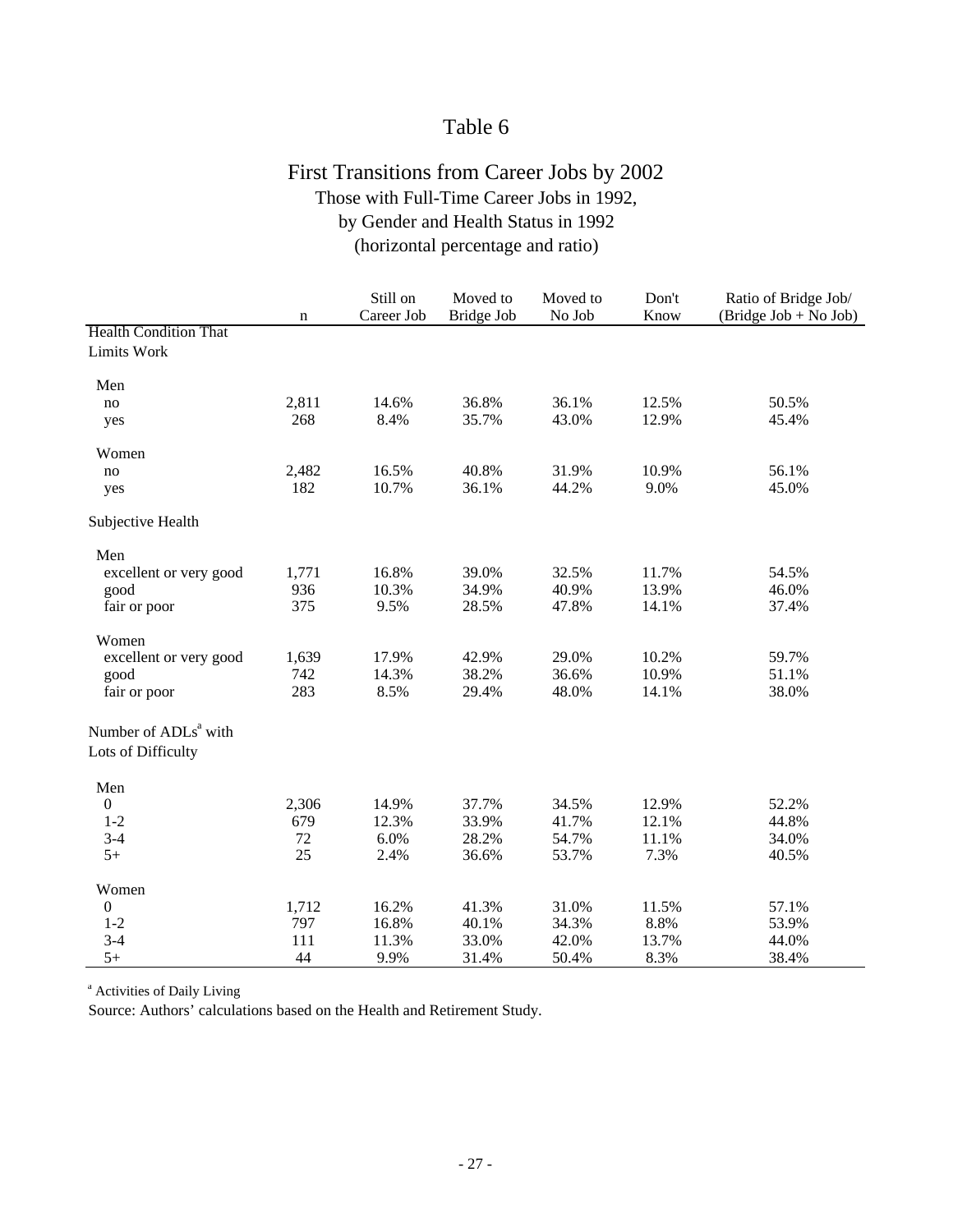### First Transitions from Career Jobs by 2002 Those with Full-Time Career Jobs in 1992, by Gender and Health Insurance Status on 1992 Job Age < 65 in 2002 (horizontal percentage and ratio)

|                                            |     | Still on   | Moved to   | Moved to | Don't | Ratio of Bridge Job/    |
|--------------------------------------------|-----|------------|------------|----------|-------|-------------------------|
| <b>Health Insurance Status</b>             | n   | Career Job | Bridge Job | No Job   | Know  | $(Bridge Job + No Job)$ |
| Men                                        |     |            |            |          |       |                         |
| Not covered on career job                  | 147 | 25.1%      | 50.6%      | 14.3%    | 10.1% | 78.0%                   |
| "Covered and would maintain" some coverage | 551 | 22.2%      | 43.0%      | 25.9%    | 8.9%  | 62.4%                   |
| "Covered and would lose" coverage          | 686 | 20.3%      | 41.1%      | 31.7%    | 6.9%  | 56.5%                   |
| Women                                      |     |            |            |          |       |                         |
| Not covered on career job                  | 162 | 14.6%      | 59.8%      | 21.5%    | 4.1%  | 73.6%                   |
| "Covered and would maintain" some coverage | 883 | 22.6%      | 46.2%      | 24.0%    | 7.2%  | 65.8%                   |
| "Covered and would lose" coverage          | 606 | 23.2%      | 43.2%      | 26.2%    | 7.4%  | 62.2%                   |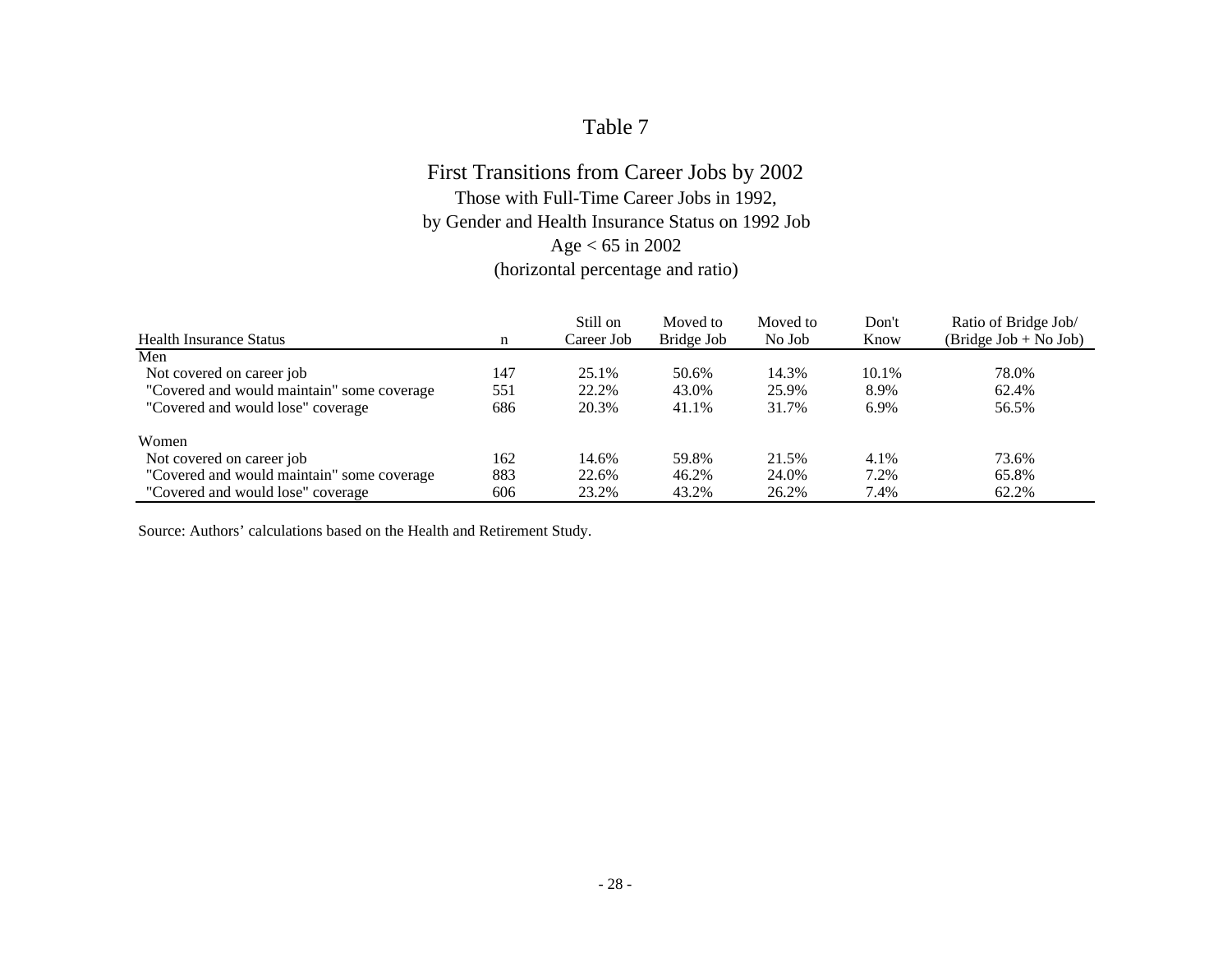# First Transitions from Career Jobs by 2002

Those with Full-Time Career Jobs in 1992,

by Gender and Pension Status on 1992 Job

(horizontal percentage and ratio)

| <b>Pension Status</b>                         | n     | Still on<br>Career Job | Moved to<br>Bridge Job | Moved to<br>No Job | Don't<br>Know | Ratio of Bridge Job/<br>$(Bridge Job + NoJob)$ |
|-----------------------------------------------|-------|------------------------|------------------------|--------------------|---------------|------------------------------------------------|
| Men                                           |       |                        |                        |                    |               |                                                |
|                                               |       |                        |                        |                    |               |                                                |
| No pension                                    | 962   | 17.6%                  | 40.1%                  | 28.0%              | 14.3%         | 58.9%                                          |
| Defined benefit plan only                     | 1,345 | 10.5%                  | 31.5%                  | 45.5%              | 12.5%         | 40.9%                                          |
| Defined contribution plan only                | 602   | 16.9%                  | 38.4%                  | 32.3%              | 12.4%         | 54.3%                                          |
| Defined benefit and defined contribution plan | 173   | 12.2%                  | 50.5%                  | 31.3%              | $6.0\%$       | 61.7%                                          |
| Women                                         |       |                        |                        |                    |               |                                                |
| No pension                                    | 911   | 13.6%                  | 46.8%                  | 30.2%              | 9.5%          | 60.8%                                          |
| Defined benefit plan only                     | 1.056 | 17.2%                  | 34.7%                  | 36.6%              | 11.6%         | 48.7%                                          |
| Defined contribution plan only                | 615   | 19.0%                  | 37.3%                  | 32.3%              | 11.4%         | 53.6%                                          |
| Defined benefit and defined contribution plan | 82    | 7.1%                   | 68.2%                  | 16.1%              | 8.6%          | 80.9%                                          |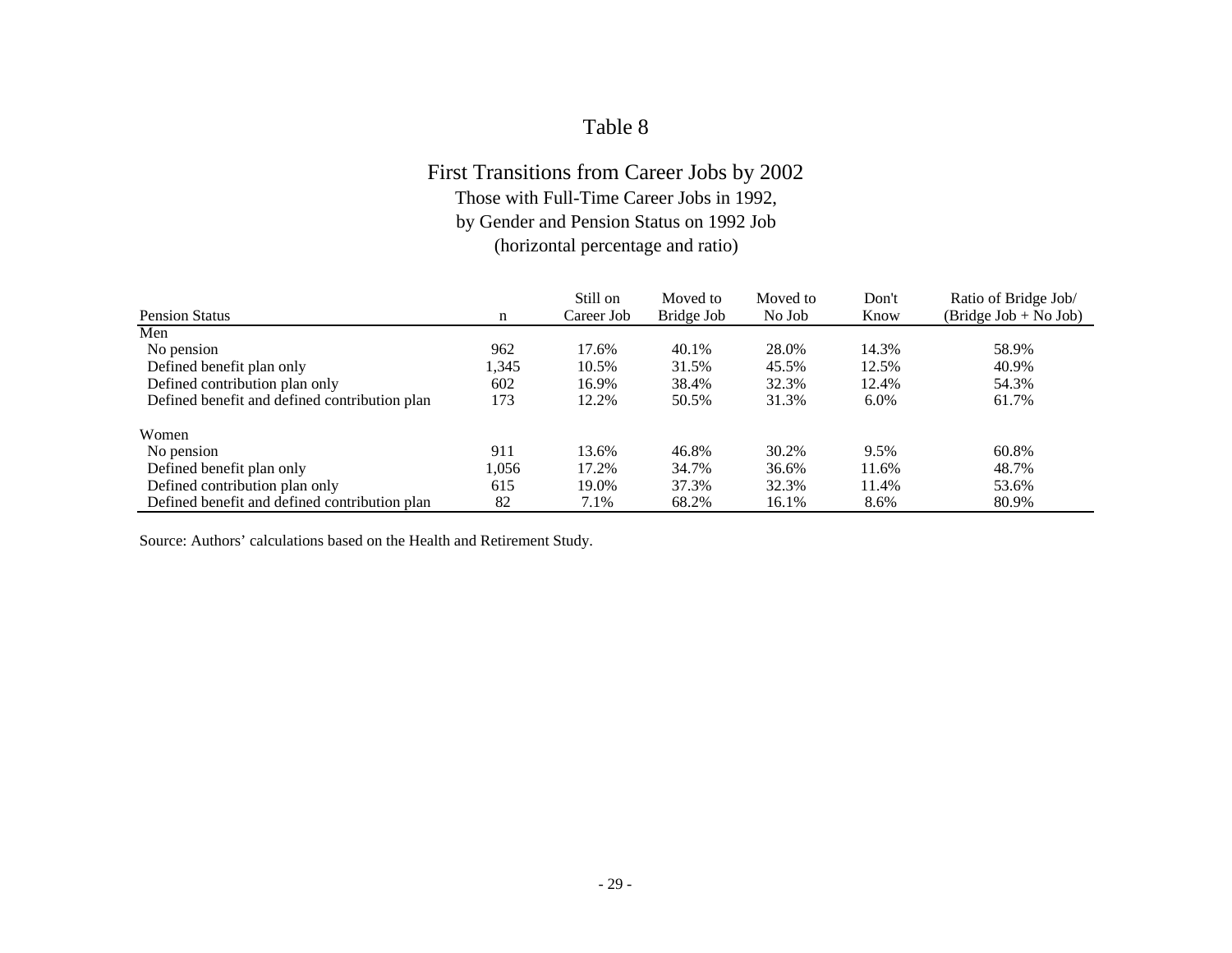## First Transitions from Career Jobs by 2002 Those on Full-Time Career Jobs in 1992, by Gender, Wage Rate and Occupational Status (horizontal percentage and ratio)

|                              |             | Still on   | Moved to   | Moved to | Don't | Ratio of Bridge Jobs/  |
|------------------------------|-------------|------------|------------|----------|-------|------------------------|
| <b>Wage Rate</b>             | $\mathbf n$ | Career Job | Bridge Job | No Job   | Know  | $(Bridge Job + NoJob)$ |
| Men                          |             |            |            |          |       |                        |
| $<$ \$6/hour                 | 266         | 15.6%      | 43.0%      | 30.9%    | 10.5% | 58.2%                  |
| $$6 - $10/h$ our             | 576         | 14.3%      | 38.6%      | 32.6%    | 14.4% | 54.2%                  |
| $$10 - $20/h$ our            | 1,394       | 12.4%      | 33.1%      | 42.1%    | 12.4% | 44.0%                  |
| $$20 - $50/hour$             | 704         | 15.0%      | 38.1%      | 34.7%    | 12.2% | 52.3%                  |
| $>$ \$50/hour                | 99          | 21.4%      | 38.9%      | 24.7%    | 15.1% | 61.2%                  |
| Women                        |             |            |            |          |       |                        |
| $<$ \$6/hour                 | 437         | 14.1%      | 47.7%      | 28.4%    | 9.8%  | 62.7%                  |
| $$6 - $10/h$ our             | 921         | 18.0%      | 38.6%      | 31.7%    | 11.7% | 54.9%                  |
| $$10 - $20/h$ our            | 1,035       | 15.3%      | 38.0%      | 36.5%    | 10.3% | 51.0%                  |
| $$20 - $50/hour$             | 218         | 16.4%      | 41.6%      | 32.1%    | 9.8%  | 56.4%                  |
| $>$ \$50/hour                | 10          | 0.0%       | 58.8%      | 17.6%    | 23.5% | 77.0%                  |
|                              |             |            |            |          |       |                        |
|                              |             | Still on   | Moved to   | Moved to | Don't | Ratio of Bridge Jobs/  |
| <b>Occupational Status</b>   | $\mathbf n$ | Career Job | Bridge Job | No Job   | Know  | $(Bridge Job + NoJob)$ |
| Men                          |             |            |            |          |       |                        |
| White collar, highly skilled | 1,046       | 14.6%      | 41.7%      | 31.7%    | 12.0% | 56.8%                  |
| White collar, other          | 439         | 15.4%      | 35.3%      | 35.8%    | 13.6% | 49.6%                  |
| Blue collar, highly skilled  | 1,178       | 12.1%      | 32.3%      | 43.3%    | 12.4% | 42.7%                  |
| Blue collar, other           | 405         | 17.4%      | 35.8%      | 33.5%    | 13.2% | 51.7%                  |
| Women                        |             |            |            |          |       |                        |
| White collar, highly skilled | 866         | 16.4%      | 43.9%      | 30.8%    | 9.0%  | 58.8%                  |
| White collar, other          | 999         | 17.3%      | 39.3%      | 32.5%    | 10.9% | 54.7%                  |
| Blue collar, highly skilled  | 312         | 12.8%      | 34.1%      | 43.5%    | 9.6%  | 43.9%                  |
| Blue collar, other           | 485         | 14.4%      | 40.2%      | 30.4%    | 14.9% | 56.9%                  |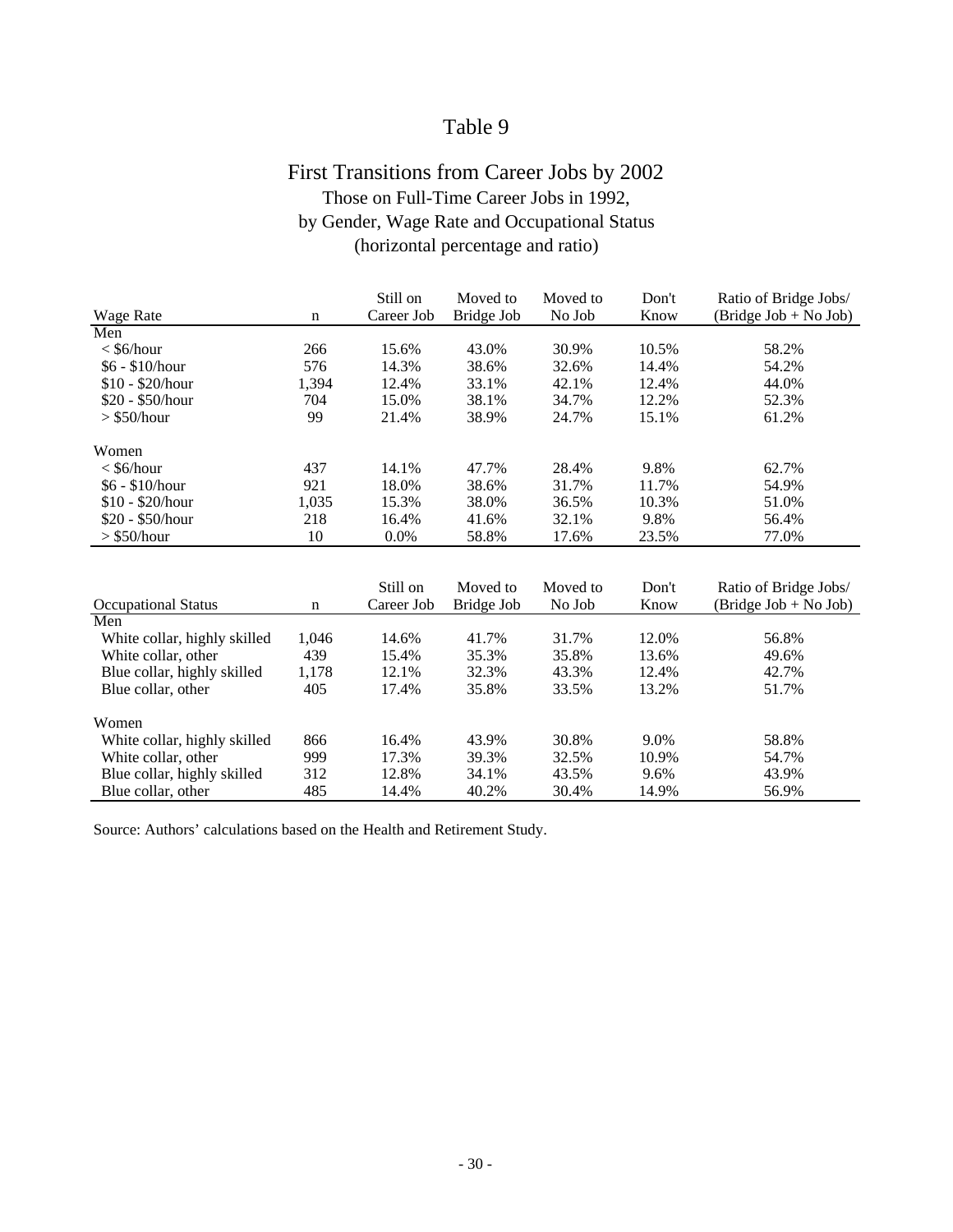### Table 10a

### Marginal Effects from Multinomial Logistic Regression<sup>a</sup> Dependent Variable: First Transition from Full-Time Career Job

|                              | Full-Time Career Job    |           | Bridge Job             |           |  |
|------------------------------|-------------------------|-----------|------------------------|-----------|--|
|                              | coef                    | p-value   | coef                   | p-value   |  |
| Age in $1992$                |                         |           |                        |           |  |
| 51-54                        | ---------               |           | ---------              |           |  |
| 55-59                        | $-0.1023$               | 0.000     | $-0.0962$              | 0.000     |  |
| $60 - 61$                    | $-0.1443$               | 0.000     | $-0.0726$              | 0.040     |  |
| 62 or older                  | $-0.2032$               | 0.000     | $-0.0708$              | 0.101     |  |
| <b>Health Status</b>         |                         |           |                        |           |  |
| excellent/very good          | 0.0547                  | 0.001     | 0.0141                 | 0.539     |  |
| good<br>fair/poor            | ----------<br>$-0.0034$ | 0.896     | ---------<br>$-0.0943$ | 0.008     |  |
|                              |                         |           |                        |           |  |
| Dependent Children           | 0.0585                  | 0.000     | $-0.0141$              | 0.592     |  |
| <b>Pension Status</b>        |                         |           |                        |           |  |
| no pension                   | ---------               | --------- | ---------              | --------- |  |
| defined benefit              | $-0.0370$               | 0.041     | $-0.0565$              | 0.041     |  |
| defined contribution         | 0.0127                  | 0.521     | 0.0099                 | 0.753     |  |
| both                         | $-0.0497$               | 0.140     | 0.0794                 | 0.083     |  |
| Self Employed                | 0.0940                  | 0.000     | 0.0829                 | 0.009     |  |
| <b>Occupational Status</b>   |                         |           |                        |           |  |
| White collar, highly skilled | ---------               | --------- | ---------              | --------- |  |
| White collar, other          | 0.0177                  | 0.437     | $-0.0690$              | 0.039     |  |
| Blue collar, highly skilled  | 0.0028                  | 0.888     | $-0.1256$              | 0.000     |  |
| Blue collar, other           | 0.0427                  | 0.095     | $-0.0976$              | 0.009     |  |
| Health Insurance             |                         |           |                        |           |  |
| portable                     | $-0.0042$               | 0.789     | 0.0322                 | 0.162     |  |
| not portable                 | ---------               |           |                        |           |  |
| none                         | $-0.0168$               | 0.522     | 0.1384                 | 0.001     |  |
| Own Home                     | 0.0246                  | 0.271     | $-0.0966$              | 0.002     |  |
| Wealth (\$1,000)             | 0.0028                  | 0.023     | 0.0026                 | 0.268     |  |
| Constant                     | $-0.1746$               | 0.000     | 0.1764                 | 0.001     |  |

Men on a Full-Time Career Job in 1992

<sup>a</sup> The regressions also control for college, ethnicity, marriage status, wage, region, and whether a spouse works.